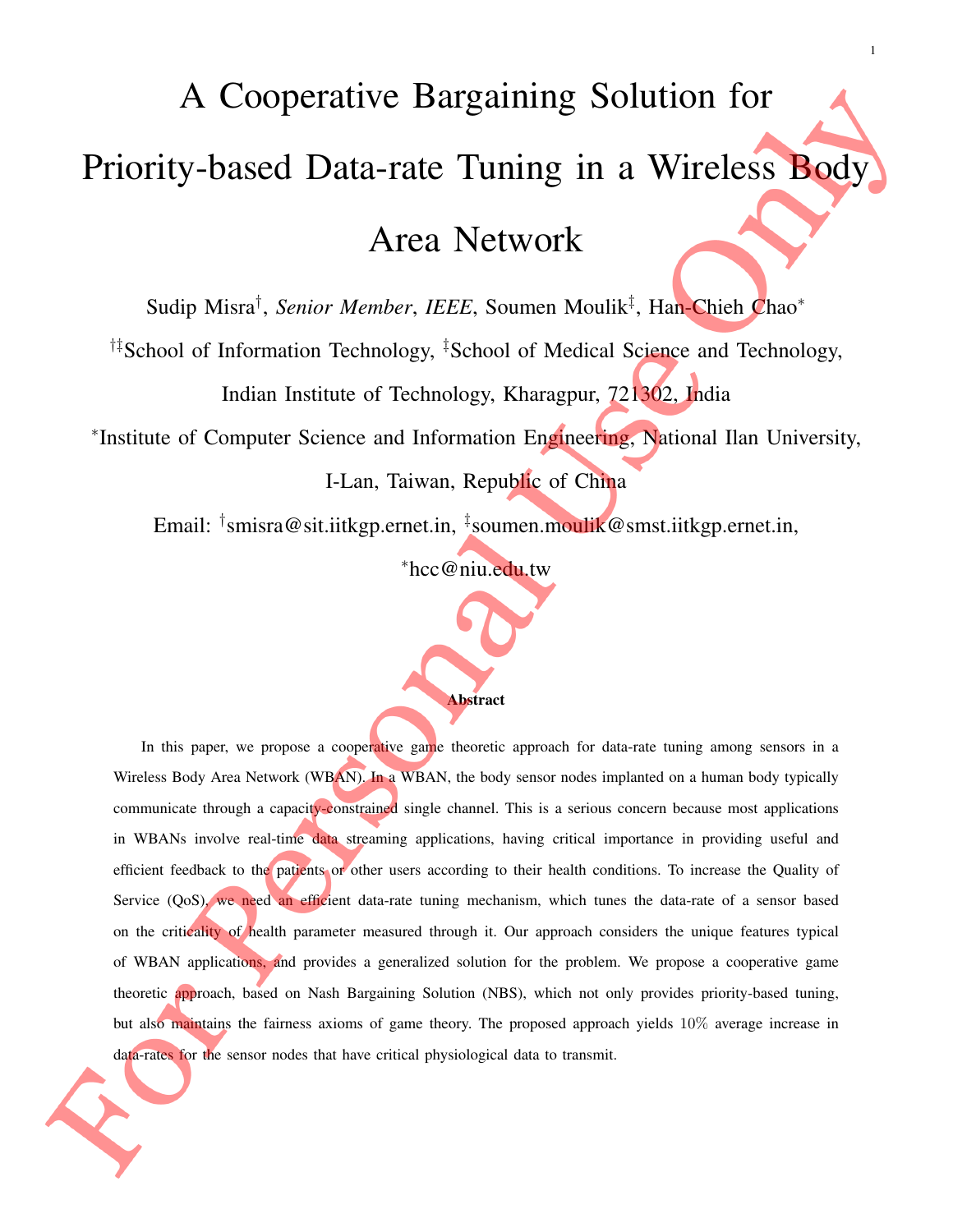#### Index Terms

Wireless Body Area Network (WBAN), Bargaining Power, Generalised Nash Bargaining Solution (NBS), Cooperative Game, Data-rate Tuning.

#### I. INTRODUCTION

Advances in micro-electro-mechanical systems (MEMS), wireless communications, and digital technologies have opened up different areas for research, among which Wireless Body Area Networks (WBANs) is one of the most emerging ones. Low-cost, ultra-low-power, multifunctional tiny sensor nodes in WBANs deliver innovative approaches towards intelligent health monitoring services such as postoperative care in hospitals and ubiquitous treatment of aged persons at home. These sensors continuously monitor patients' physiological activities, and motions, and provide real-time feedback to the users or medical supervisors [1]. In this paper, we identify and address an important research concern – tuning of data-rate of the body sensor nodes based on priority of sensed physiological data. These nodes transfer patients' physiological data to the monitoring unit. In mission critical applications, such as real-time health monitoring of soldiers in battlefield, and emergency health monitoring in a disaster scenario, it may be required to reduce the rate of packet failures and transfer delays as body sensor nodes are generally used in real-life applications [2]. Therefore, tuning the data-rate of the sensors is fundamentally prudent.

Proportional tuning, which only focuses on the minimum requirements of the sensors, is not sufficient to provide an optimal solution as it does not include health specific and network specific parameters into consideration. In order to address this problem, in this paper, we present the concept of utility function and propose a solution using Nash Bargaining Solution (NBS), an approach which is based on co-operative game theory. We envision that the body sensor nodes cooperate with one another in a bargaining process, and the associated Personal Processing Unit (PPU) manages the joint agreements between them to fine-tune their data-rates.

The contributions of the proposed work are as follows:

- We derive a generalized index, for measuring the criticality of sensed health data of all body sensors.
- We envision the necessity of prioritize the sensors while tuning the data-rates for them. Consequently, we incorporate the concepts of utility function and co-operative game theory in the proposed work. We contemplate the involvement of health, network and sensor characteristics using different parameters, while designing the utility function for the sensors.

 $\overline{\mathcal{L}}$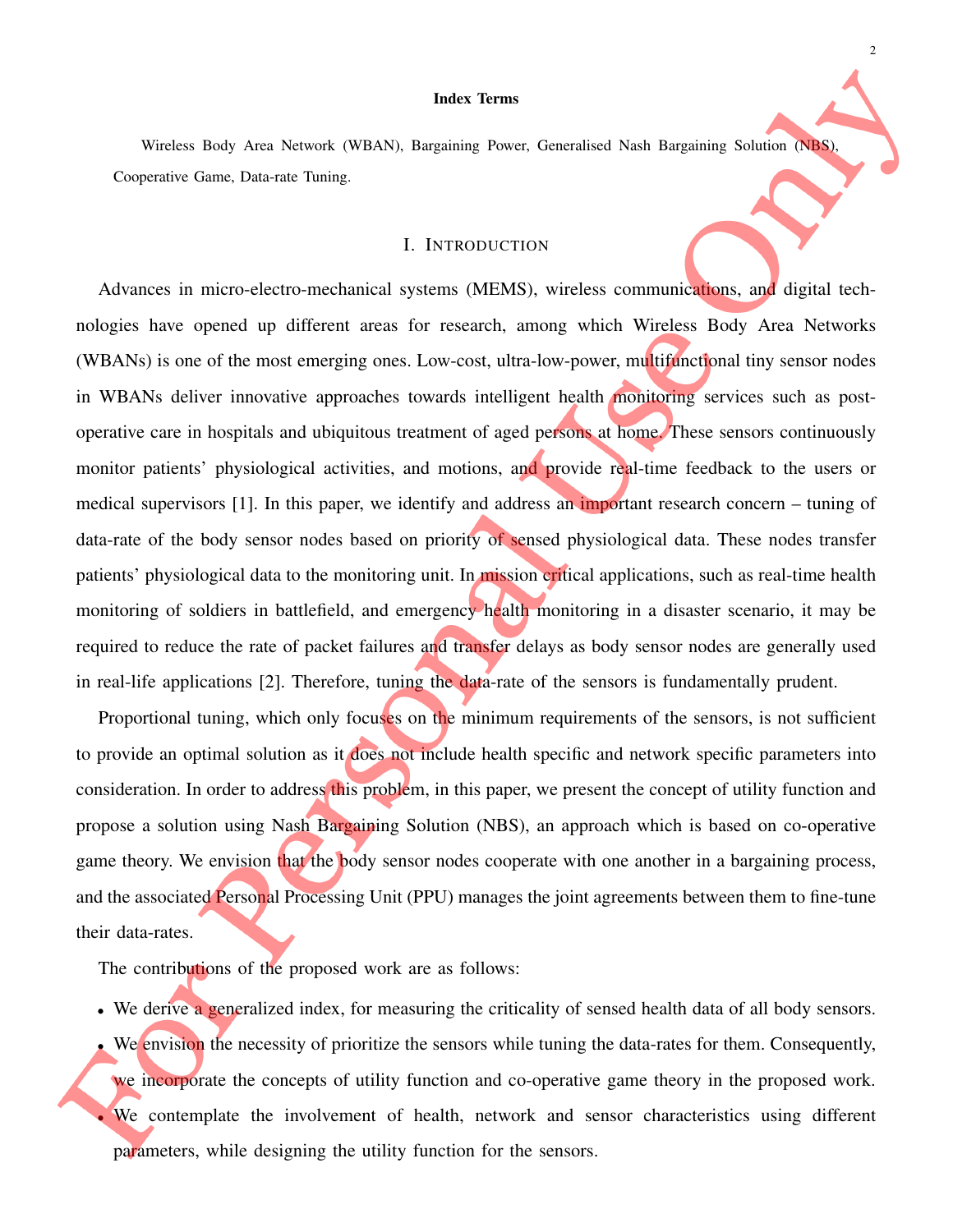#### II. RELATED WORKS

While there is deficiency of work on data-rate tuning in WBANs, there exists some relevant ones, which are mentioned here. Pohl et al. [3] analyzed the trade-off between data-rate and interference reduction capability of the system. With sufficient evidences they have shown the necessity of fine tuning of datarates for application in the 2.45 GHz ISM band. A proper choice of data rate can also minimize signal to interference ratio. Lin and Hou [4] the authors have discussed an important issue of balancing spatial reuse and data transmission rate. They provided an analytical model for IEEE 802.11 and estimated the amount of interference created and the corresponding SINR due to concurrent transmissions. Based on the SINR value they further evaluate the optimal data transmission rate. Misra and Sarkar [5] proposed a prioritybased time slot allocation algorithm based on constant model hawk-dove game, to address successful data transmission in critical medical emergency situations. These apart, Walsh and Hayes [6] addressed the throughput rate problem using low-order and static anti-windup control laws to improve the overall performance of an IEEE 802.15.4 wireless sensor network. However, they do not consider the criticality of physiological parameters while determining the data rate of a sensor at a certain time instance.

The approach of resource bargaining was also explored in the past for solving problems in different network domains. For instance, Liang et al. [7] developed dynamic resource allocation schemes with incomplete information, based on online test-optimization strategy. In [8], the concepts of Pareto optimality and NBS are used to design an inter-domain traffic engineering protocol. In this work, ISPs use an iterative procedure to jointly optimize a social cost function, referred to as the Nash product. Mazumder et al. [9] used the concept of bargaining in the context of packet-switched networks. Some interesting studies of Pareto optimality and local optimization procedures are presented in this paper. Kelly [10] and Kelly et al. [11] studied the authors considered the problem of charging and rate-allocation based on valuation of utility function. It is shown that socially optimizing solutions can be obtained for achieving user optimization. Douligeris and Mazumder [12]designed a game theoretic approach for studying the flow control problem. Chen et al. [13] derived the sufficient condition for the uniqueness of the Nash Bargaining Solution in multiple-input multiple-output (MIMO) interference channels (IFCs). Jiang and Howitt [14] proposed a multi-domain load balancing scheme to adaptively balance resource utilization and co-channel interference. Hew and White [15] applied the concept of NBS and proposed symmetric and asymmetric models for resource bargaining among the users and mobile virtual network operators. Qian et al. [16] proposed an NBS-based relay power allocation scheme in a multi-user single-relay wireless network. Optimum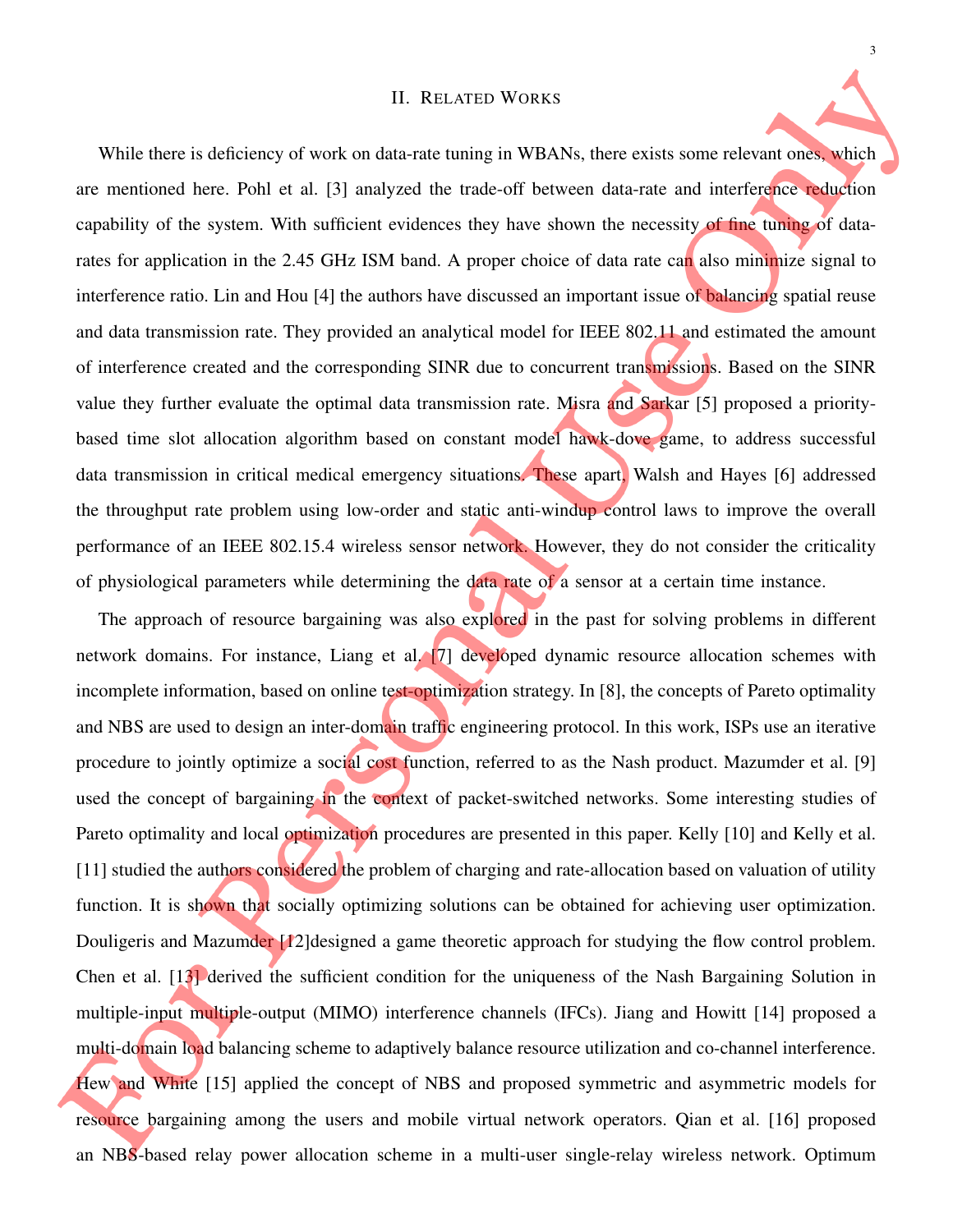resource allocation in a secondary spectrum access scenario is developed by Attar et al. [17] with the help of NBS. Game theoretic approach such as pure strategy Nash Equilibrium is also used in [18] for distributed channel selection to mitigate interference in cognitive radio networks (CRNs).

*Synthesis*: It is noteworthy that these approaches are not suitable for WBANs because body sensors have specific requirements and specifications, which differ from those of terrestrial sensor and other wireless networks. Despite the fact that some past works using game theoretic approaches are present, WBAN specific framework design is necessary for patient monitoring or post-operative care in hospitals, for reasons featured below.

- Body sensor nodes in a WBAN are heterogeneous in nature, and they deal with physiological parameters of a patient, whereas the terrestrial sensor nodes in a WSN are typically homogeneous in nature, and mostly concern environmental changes.
- There exists the necessity of considering the unique features of heterogeneous body sensor nodes to design an efficient utility function in a WBAN.
- The rate of energy harvesting from environment in WBANs is not comparable to that in WSNs. Thus, energy constraint plays a vital role in such a network.
- Criticality of sensed physiological data is an important measure in designing the utility function in WBANs, which is typically not considered in normal WSNs.

The proposed cooperative game theoretic approach considers WBAN-specific problems and addresses the issues of fairness and Pareto optimality in the context of data-rate tuning. Indeed, the implementation of game theoretic approach incurs slightly additional overhead in respect of energy consumption. However, the longer run benefits outweigh the marginally increased energy consumption, as such approaches significantly reduce the packet re-transmission rate of the network.

#### III. WBAN ARCHITECTURE

We consider a WBAN consists of various heterogeneous sensors that are attached on a patient's clothes or on the body (non-invasive) such as ECG sensors, pulse oximeters, thermistors, and SpO2. These sensors are capable of continuously measuring the heart rate, blood pressure, body temperature and oxygen saturation in blood ubiquitously, while providing the patients the opportunity and freedom of being mobile. Apart from sensing, these body sensor nodes must also effectively transmit and transform the sensed data into valuable information while meeting other criteria such as energy and computational efficiency.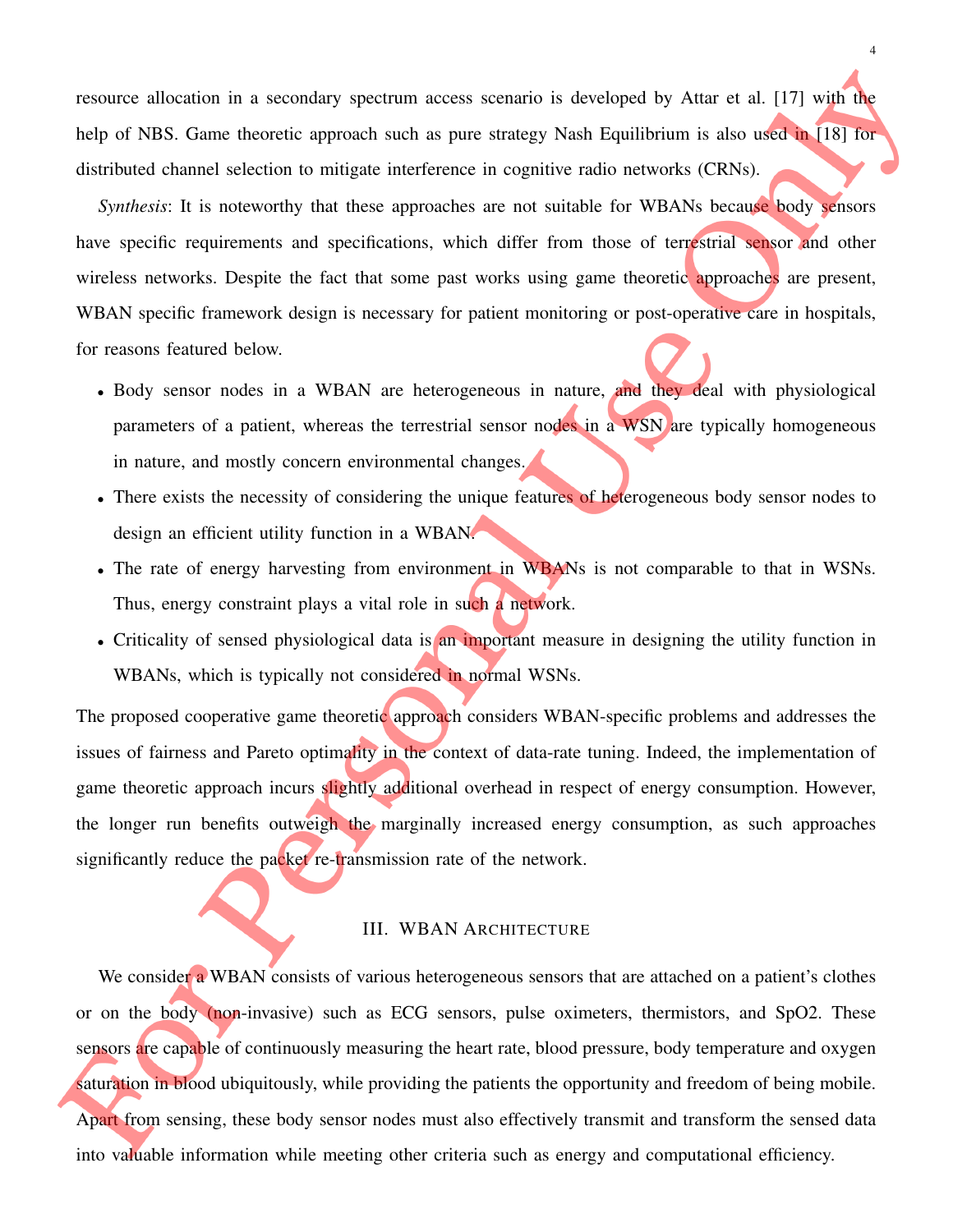

Furthermore, PPU is a device that receives all the information sensed and transmitted by the body sensors and informs the users or monitoring persons (e.g., nurses and doctors) via an external gateway or a display in the devices (in case of informing the patient himself/herself). Both the Star and the Star-Mesh hybrid topologies are very useful in WBANs [19]. In a Star network all, peripheral nodes connect to the PPU, which allows for high data throughput and, thus, simplified routing. However, the disadvantage is in having a central coordinator, because these are more prone to single-point failure. A Star-Mesh hybrid topology extends the traditional star approach, and creates mesh networks among central coordinators in multiple star networks.

Another challenge in body area networking is the heterogeneity of sensor nodes. Different sensors exhibit differences in transmitted data rates [20]. Due to heterogeneity there exists significant difference in data rates of various sensors that communicate through a shared channel of limited capacity. Therefore, proper optimization of data rates is necessary in order to improve overall network performance. However, any proportional tuning mechanism, which is based on tuning data-rate of sensors only computed from the proportion of minimum demands, is not sufficient. It is also important to consider other criteria such as severity of sensed physiological data, packet collisions, and energy expenditures while optimizing the data rate for a particular sensor. We propose some definitions for each sensor to estimate various relevant parameters.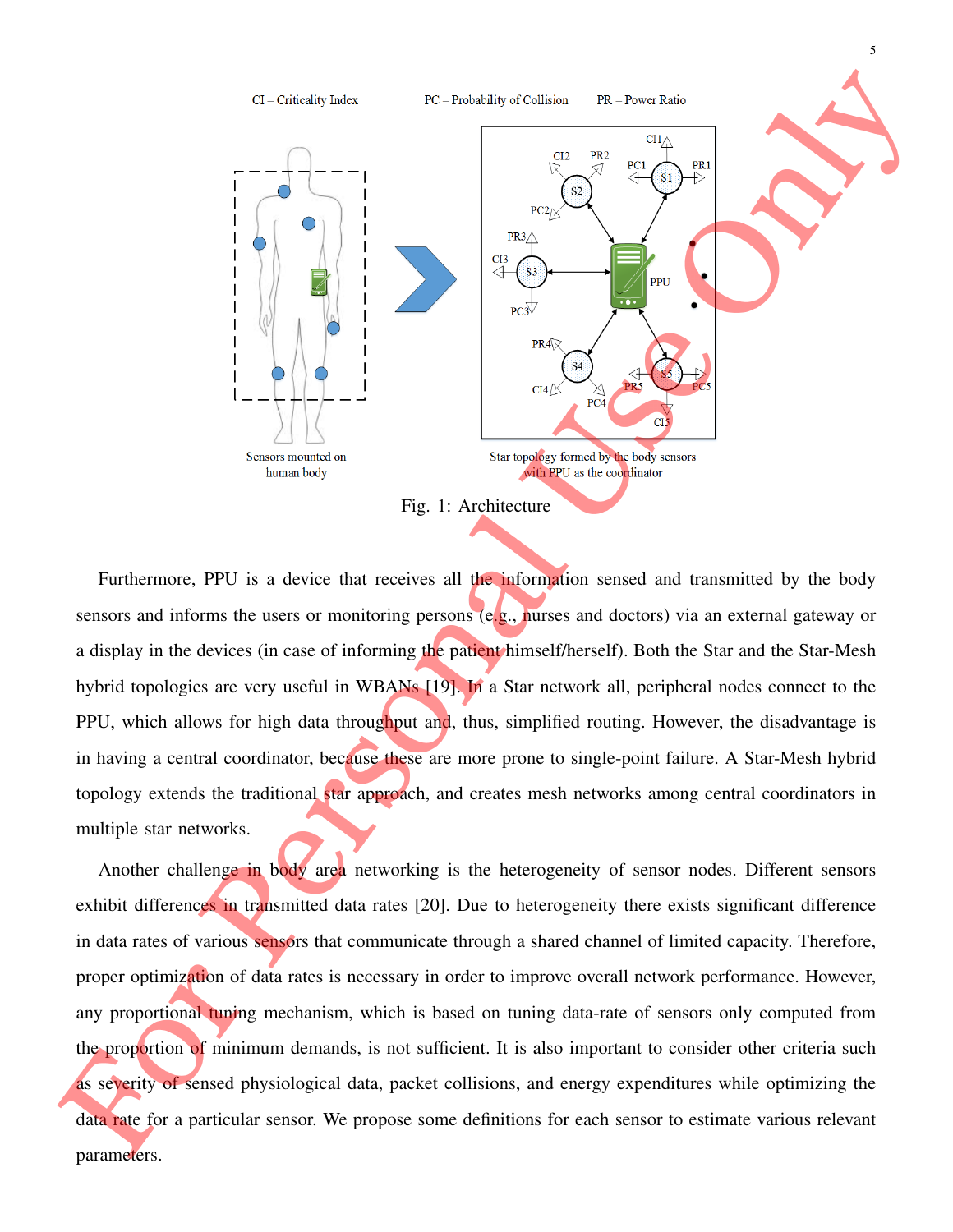Definition 1. *(Criticality Index): The Criticality Index (CI) for a particular sensor is the ratio of deviation in sensed physiological data and the normal value of that physiological parameter. Mathematically, CI for the i<sup>th</sup> sensor is,* 

$$
CI_i = \frac{|\xi_s - \xi|}{\xi}
$$

where,  $\xi_s$  is the sensed measurement through the i<sup>th</sup> sensor, and  $\xi$  is the normal va<mark>l</mark>ue for the corresponding *physiological parameter.*

**Definition 2.** *(Collision Probability):* The Collision Probability of  $i^{th}$  sensor at time instance t  $(P_{i,t})$  is *the probability of unsuccessful packet transfers, within the time instance*  $(t - \Delta)$  *and*  $(t + \Delta)$ *, where*  $\Delta$ *is a pre-defined short time span.*

**Definition 3. (Power Consumption Ratio):** The Power Consumption Ratio of i<sup>th</sup> sensor at time instance t is the ratio of power consumption by i<sup>th</sup> sensor to its initial power, within the time instance  $(t - \Delta)$ *and*  $(t + \Delta)$ *, where*  $\Delta$  *is a pre-defined short time span.* 

In this paper we propose a priority-based dynamic tuning mechanism. In order to do so we incorporate a cooperative game theoretic approach based on the Nash Bargaining Solution (NBS) [21]–[23].

#### IV. MATHEMATICAL FRAMEWORK

We formulate the problem of priority-based dynamic data-rate tuning in WBAN as a cooperative game, in which groups of players (i.e., the body sensor nodes) enforce cooperative behavior, by choosing their strategies for data-rate tuning as a consensus decision making process, which leads to an optimal result for all individuals. The nodes always try to reach an agreement that gives mutual advantage. Through bargaining, the nodes attempt to jointly agree on the sharing of resources (channel capacity), to optimize their performance, and, in turn, increase the efficiency of the whole network. Each node is self-interested, and aims at obtaining the highest data-rate for its own use. This scenario is equivalent to a *bargaining problem*.

We assume that total  $m$  number of sensors are participating in the resource bargaining process. They place their respective demands to PPU. The PPU, finally, optimizes the data-rate for each of them. Based on certain parameters, we derive the utility function of each sensor. The utility function of the  $i^{th}$  sensor is denoted by  $U_i(S_i)$ , where  $i = 1, 2,..., m$ . Therefore, we get a closed set to represent all possible utilities

(1)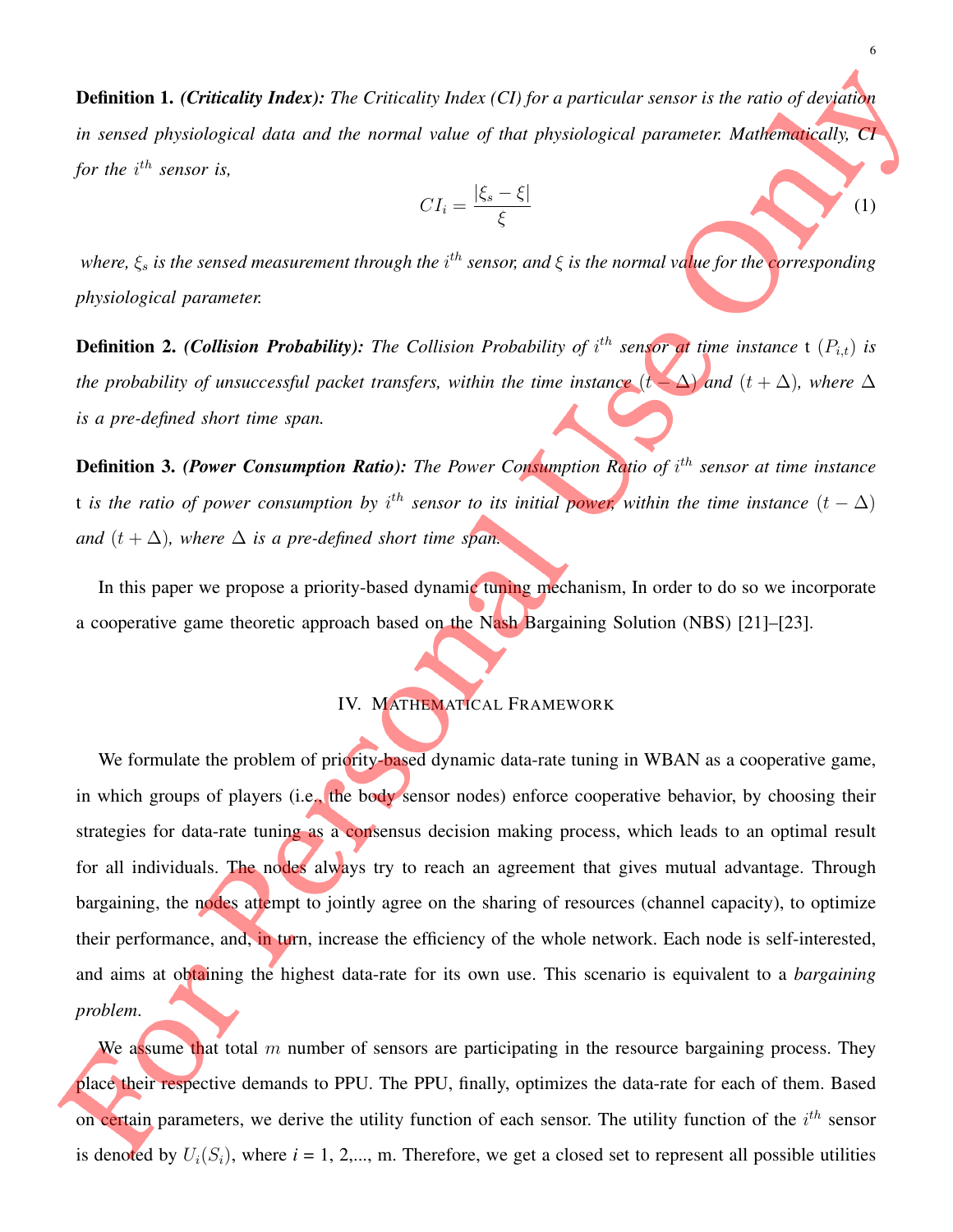TABLE I: Notations

| Notation                                                  | Description                                                                    |
|-----------------------------------------------------------|--------------------------------------------------------------------------------|
| $\overline{S}$                                            | Feasible utility set                                                           |
|                                                           | Tuned data-rate of $i^{th}$ sensor at time instance t                          |
| $\begin{array}{c}   \ S_{i,t} \\ S_{min,t}^i \end{array}$ | Disagreement point of $i^{th}$ sensor at time instance t                       |
| $U_i(S_i)_t$                                              | Utility function value of $i^{th}$ sensor at time t                            |
|                                                           | Total power consumption of $i^{th}$ sensor at time t                           |
|                                                           | Initial power of $i^{th}$ sensor                                               |
|                                                           | Probability of collision of packets transmitted from $i^{th}$ sensor at time t |
| $\tau_{i,t} \ E_i \ P_{i,t} \ C I_{i,t}$                  | Criticality Index of $i^{th}$ sensor at time instance t                        |

of participating sensors. Let it is denoted by *S*.

$$
S = \{U_1(S_1), U_2(S_2), \dots, U_m(S_m)\} \in \mathbb{R}^n
$$

The set *S* is known as the *joint utility set* or a *feasible utility set* [24].

Each sensor node has a minimum demand of data-rate for which it competes. Below this lower limit, the nodes do not cooperate in the game. This point is termed as the *disagreement point*. The disagreement point for the  $i^{th}$  sensor is denoted by  $S_{min}^i$ , where  $i = 1, 2, \ldots$ , m. Furthermore, the set of disagreement points for each player is defined as:

$$
S_{min} = \{S_{min}^1, S_{min}^2, ..., S_{min}^m\} \in \mathbb{R}^n
$$
 (3)

7

(2)

The fundamental challenge in the problem is to design the utility function for the sensors that participate in bargaining. Each sensor implanted over a patient's body is assigned a particular data transmission rate by the PPU associated with that patient according to a certain utility function. The overall network behavior is a cumulative result of data transmissions from all these sensors. Therefore, efficient design of utility function is always of prime concern.

**Definition 4.** *(Utility of Sensor):* The Utility for the  $i^{th}$  sensor at current time instant  $(t + 1)$  is defined *as:*

$$
U_i(S_i)_{t+1} = \frac{CI_{i,t} \left[ S_{i,t+1} - S_{min,t+1}^i \right]}{\frac{\tau_{i,t}}{E_i} + P_{i,t+1}}
$$
(4)

 $s$ **ubject to,**  $S_{i,t+1} \geq S_{min,t+1}^i$  and  $\sum_{i=1}^m S_{i,t+1} \leq C_{t+1}$ , where  $C_{t+1}$  is the channel capacity in terms of *data-rate at present time instant*  $(t + 1)$ *.* 

For reader's convenience, we summarize the notations used in this Section in Table I.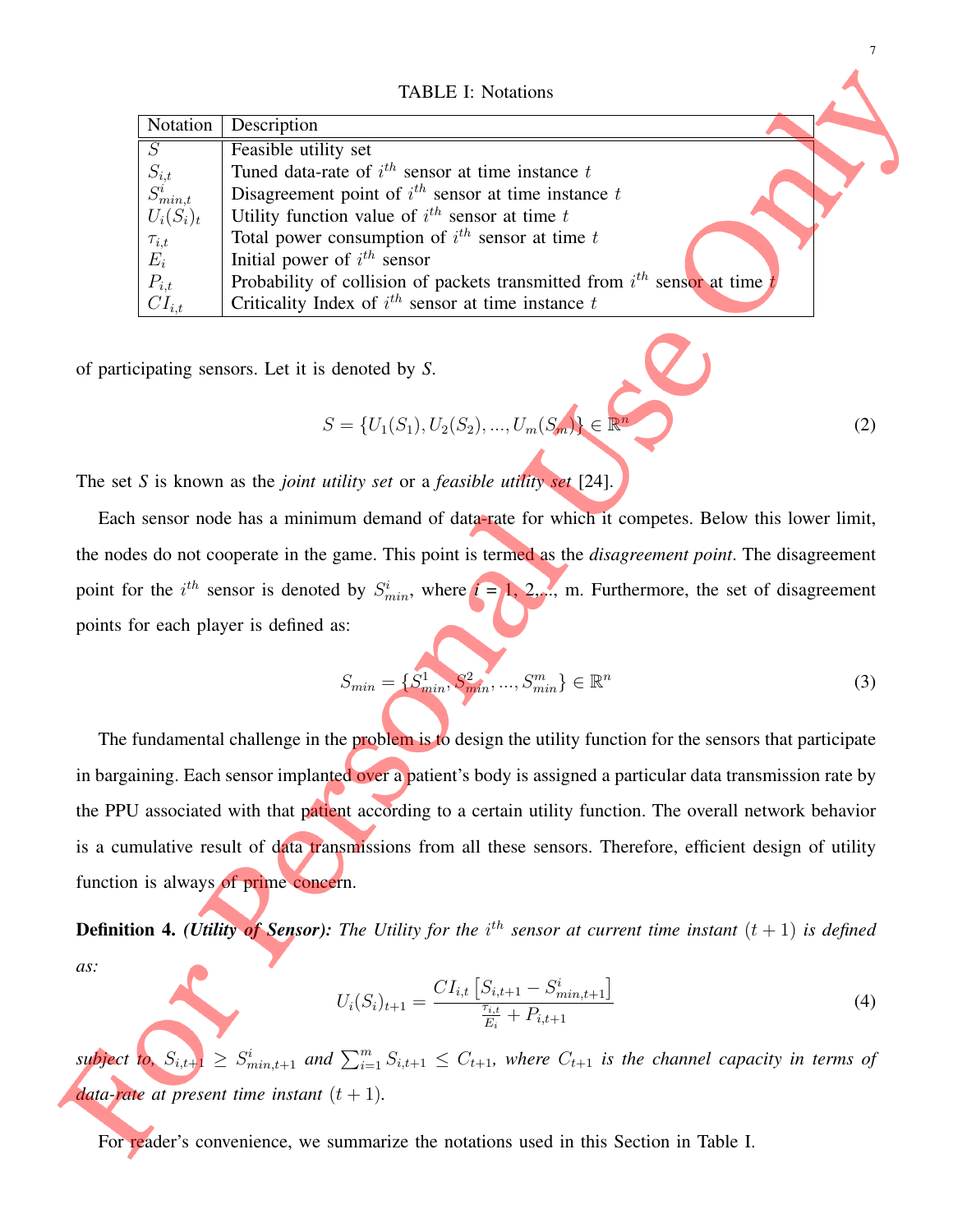*Proof.* From Equation 4, we conclude that the utility value of the  $i<sup>th</sup>$  sensor cannot be less than zero. The parameters used to form the utility function, such as  $\tau_{i,t}$ ,  $E_i$ ,  $P_{i,t}$ , are all non-negative components and  $CI_{i,t}$  is a positive component. Zero is the minimum value these parameters can take. Therefore, the one and only condition that renders utility value negative is  $S_{i,t+1} < S_{min,t+1}$ . However, this is not possible, because  $S_{min,t+1}^i$  is the minimum requirement of the  $i^{th}$  sensor at time instant  $(t+1)$ . Hence, the assigned data-rate to the *i*<sup>th</sup> sensor, i.e.,  $S_{i,t+1}$  cannot be less than  $S_{min,t+1}^i$ . This concludes the proof.

Theorem 1. *The joint utility set or the feasibility set* S *is convex.*

*Proof.* A set *S* is convex if  $\alpha x + (1 - \alpha)y \in S$ , for any  $x, y \in S$ , and any  $\alpha$  with  $0 < \alpha < 1$ . In the proposed solution,  $S = \{U_1(S_1), U_2(S_2), ..., U_m(S_m)\}\.$  Let  $S_A$  and  $S_B$  be two different utility points in the joint utility set *S*, such that

$$
S_A = \{U_1(a_1), U_2(a_2), \dots, U_m(a_m)\} \in S
$$
\n<sup>(5)</sup>

and

$$
S_B = \{U_1(b_1), U_2(b_2), \dots, U_m(b_m)\} \in S
$$
\n<sup>(6)</sup>

Therefore, the set *S* is convex if,  $\alpha.U_i(a_i) + (1-\alpha).U_i(b_i) \in S$ .

From Equation 4, we conclude,

$$
S_{i,t+1} = \frac{\frac{\tau_{i,t}}{E_i} + P_{i,t}}{CI_{i,t}} \cdot U_i(S_i)_{t+1} + S_{min,t+1}^i. \tag{7}
$$

Therefore,

$$
\sum_{i=1}^{m} S_{i,t+1} = \sum_{i=1}^{m} \frac{\frac{\tau_{i,t}}{E_i} + P_{i,t}}{CI_{i,t}} \cdot U_i(S_i)_{t+1} + \sum_{i=1}^{m} S_{min,t+1}^i
$$
  
\n
$$
\Rightarrow C_{t+1} \ge \sum_{i=1}^{m} \frac{\frac{\tau_{i,t}}{E_i} + P_{i,t}}{CI_{i,t}} \cdot U_i(S_i)_{t+1} + \sum_{i=1}^{m} S_{min,t+1}^i
$$
  
\n
$$
\Rightarrow C_{t+1} - \sum_{i=1}^{m} S_{min,t+1}^i \ge \sum_{i=1}^{m} \frac{\frac{\tau_{i,t}}{E_i} + P_{i,t}}{CI_{i,t}} \cdot U_i(S_i)_{t+1}
$$
 (8)

 $\Box$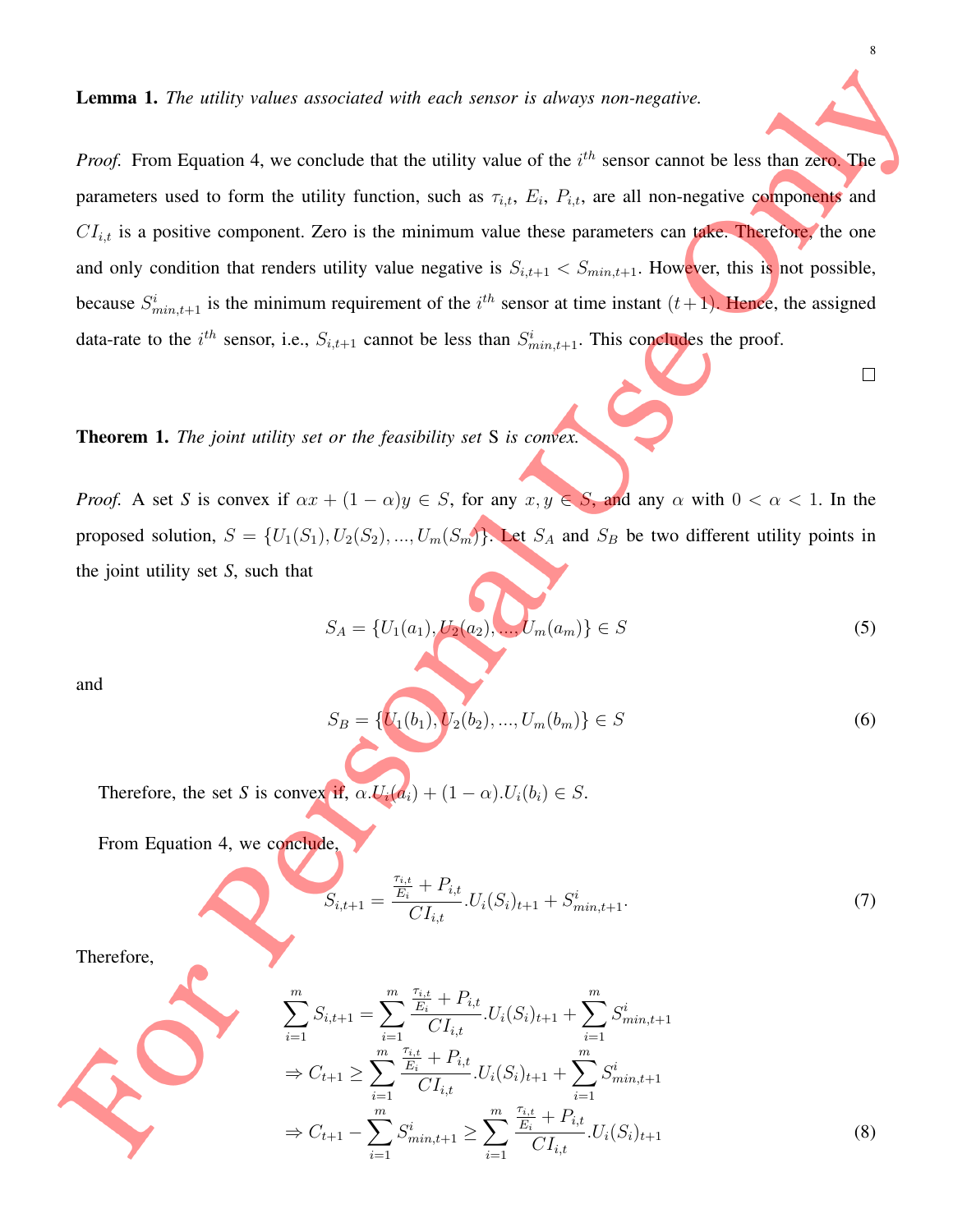Hence, we express the joint utility set as,

$$
S = \left\{ U_i(S_i)_{t+1} \middle| \sum_{i=1}^m \frac{\frac{\tau_{i,t}}{E_i} + P_{i,t}}{CI_{i,t}} U_i(S_i)_{t+1} \le C_{t+1} - \sum_{i=1}^m S_{min,t+1}^i, \forall i \right\}
$$
(9)

9

 $\Box$ 

To prove the convexity of set *S*, we have to show that,  $f(\alpha)$  =  $\sum_{i=1}^m$  $\tau_{i,t}$  $\frac{i,t}{E_i}+P_{i,t}$  $\frac{C_i}{CI_{i,t}} [\alpha U_i(a_i)_{t+1} + (1-\alpha)U_i(b_i)_{t+1}]$  is convex. We conclude that,

$$
\sum_{i=1}^{m} \frac{\frac{\tau_{i,t}}{E_i} + P_{i,t}}{CI_{i,t}} \left[ \alpha U_i(a_i)_{t+1} + (1 - \alpha) U_i(b_i)_{t+1} \right]
$$
\n
$$
= \begin{cases}\n\sum_{i=1}^{m} \frac{\frac{\tau_{i,t}}{E_i} + P_{i,t}}{CI_{i,t}} \cdot U_i(b_i)_{t+1} & \text{if } \alpha = 0 \\
\sum_{i=1}^{m} \frac{\frac{\tau_i(t)}{E_i} + P_i(t)}{CI_i(t)} \cdot U_i(a_i)_{t+1} & \text{if } \alpha = 1\n\end{cases}
$$
\n(10)

 $f(\alpha)$  is non-negative when  $\alpha = 0$  and 1, as  $U_i(a_i)_{i+1}$  and  $U_i(b_i)_{i+1}$  are non-negative values (see Lemma 1). To show that  $f(\alpha)$  is convex, we also need to prove that the second-derivatives of  $f(\alpha)$  are also non-negative, for all  $0 < \alpha < 1$ . Let the  $i<sup>th</sup>$  term of  $f(\alpha)$  is denoted by  $f_i(\alpha)$ . Therefore,

$$
\frac{df_i(\alpha)}{d\alpha} = \frac{\frac{\tau_{i,t}}{E_i} + P_{i,t}}{CI_{i,t}} \cdot U_i(\alpha_i)_{t+1} - U_i(b_i)_{t+1}
$$
\n
$$
\Rightarrow \frac{d^2 f_i(\alpha)}{d\alpha^2} = 0
$$
\n(11)

Hence, the function  $f_i(\alpha)$  is convex. As the sum of convex functions is also convex,  $f(\alpha)$  is convex. This concludes the proof.

The pair 
$$
(S, S_{min})
$$
 mathematically defines the bargaining problem among *m* selected sensors. We also need to understand the concept of Pareto optimality. We first define the notion of Pareto-optimal point, and then list the axioms stated by Nash on the bargaining problem.

**Definition 5.** *(Pareto optimal point): The solution point*  $(X_1, ..., X_n) \in S$  *is said to be Pareto optimal, if* and only if there is no other allocation  $X'_i \in S$ , such that  $X'_i \ge X_i, \forall i$ , and  $X'_i > X_i, \exists i$  [24].

It is impossible to find any other allocation that leads to better performance for some players. As it is a scenario where more than two sensors can participate in the bargaining game, therefore, it is possible to have infinite number of Pareto optimal points  $[21]$ . In our problem, m sensors participate in the bargaining game, and therefore, an  $(m - 1)$  dimensional hyper-surface is always formed by the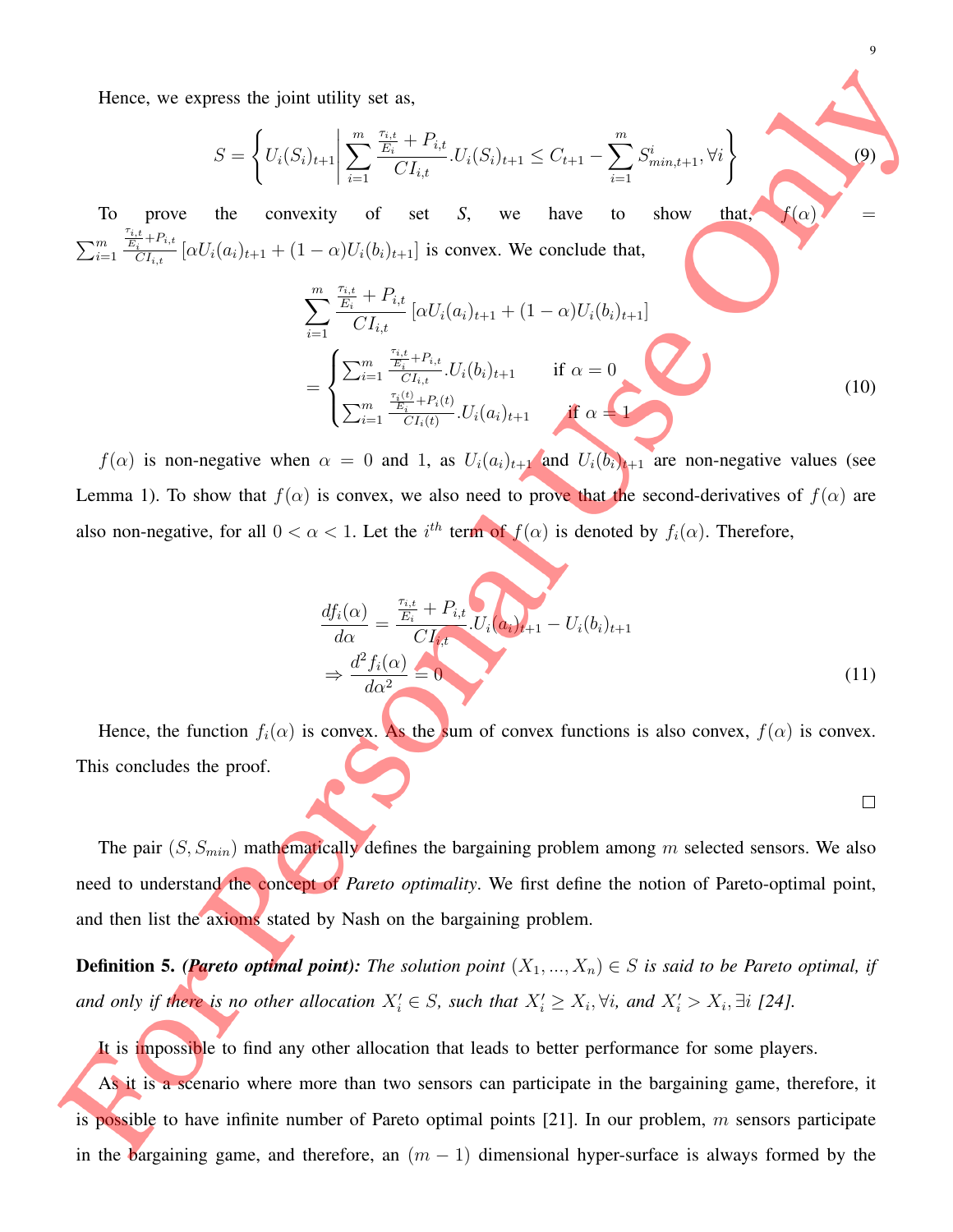Pareto optimal points. Evidently, it implies that there exists infinite number of Pareto optimal points. Therefore, choosing a single Pareto optimal point which maximizes the gains of each sensor should be another outcome of the bargaining solution.

Among the many other solutions in cooperative game theory, NBS provides a unique Pareto optimal solution under certain conditions, as stated below. In the context of the bargaining problem, Nash stated some axioms [24], which must be satisfied by the bargaining solution.

We assume F to be a function  $F: (S, S_{min}) \to \mathbb{R}^n$  representing the bargaining solution. This solution can be written as the following optimization function.

$$
F(S_1, S_2) = (S_1 - S_{min}^1)(S_2 - S_{min}^2)
$$
\n(12)

where  $(S_1, S_2) \in S$ .

- *F* must satisfy the following axioms [24].
	- 1) *Pareto Efficiency*
	- 2) *Symmetry*
	- 3) *Invariance or independence of linear transformation*
	- 4) *Independence of irrelevant alternatives*

Axioms 2, 3 and 4 are referred to as the *axioms of fairness*. The necessary evidences, which prove that our bargaining solution satisfies these four axioms, are given below.

**Lemma 2.** *The proposed bargaining solution*  $F = (S, S_{min})$  *satisfies Pareto optimality.* 

*Proof.* Let there exist a solution  $(S'_1, S'_2) \in S$  such that  $S'_1 > S_1$  and  $S'_2 > S_2$ . From Equation 12, we conclude that  $F(S_1, S_2) > F(S_1', S_2')$ . Therefore,  $(S_1, S_2)$  cannot optimize *F*, if there exist  $(t_1, t_2) \in S$ with  $t_1 > S_1$  and  $t_2 > S_2$ . This concludes the proof.  $\Box$ 

**Lemma 3.** *The proposed bargaining solution*  $F = (S, S_{min})$  *is symmetric in nature.* 

*Proof.* Let  $(S_1^*, S_2^*) \in S$  maximizes *F* over *S*. Therefore, we can write,

$$
(S_1^* - S_{min}^1)(S_2^* - S_{min}^2) \ge F(S_1, S_2) \forall (S_1, S_2) \in S.
$$
\n(13)

If  $F(S, S_{min})$  is symmetric, then the minimum demands of two sensors will be the same, i.e.,  $S_{min}^1 = S_{min}^2$ .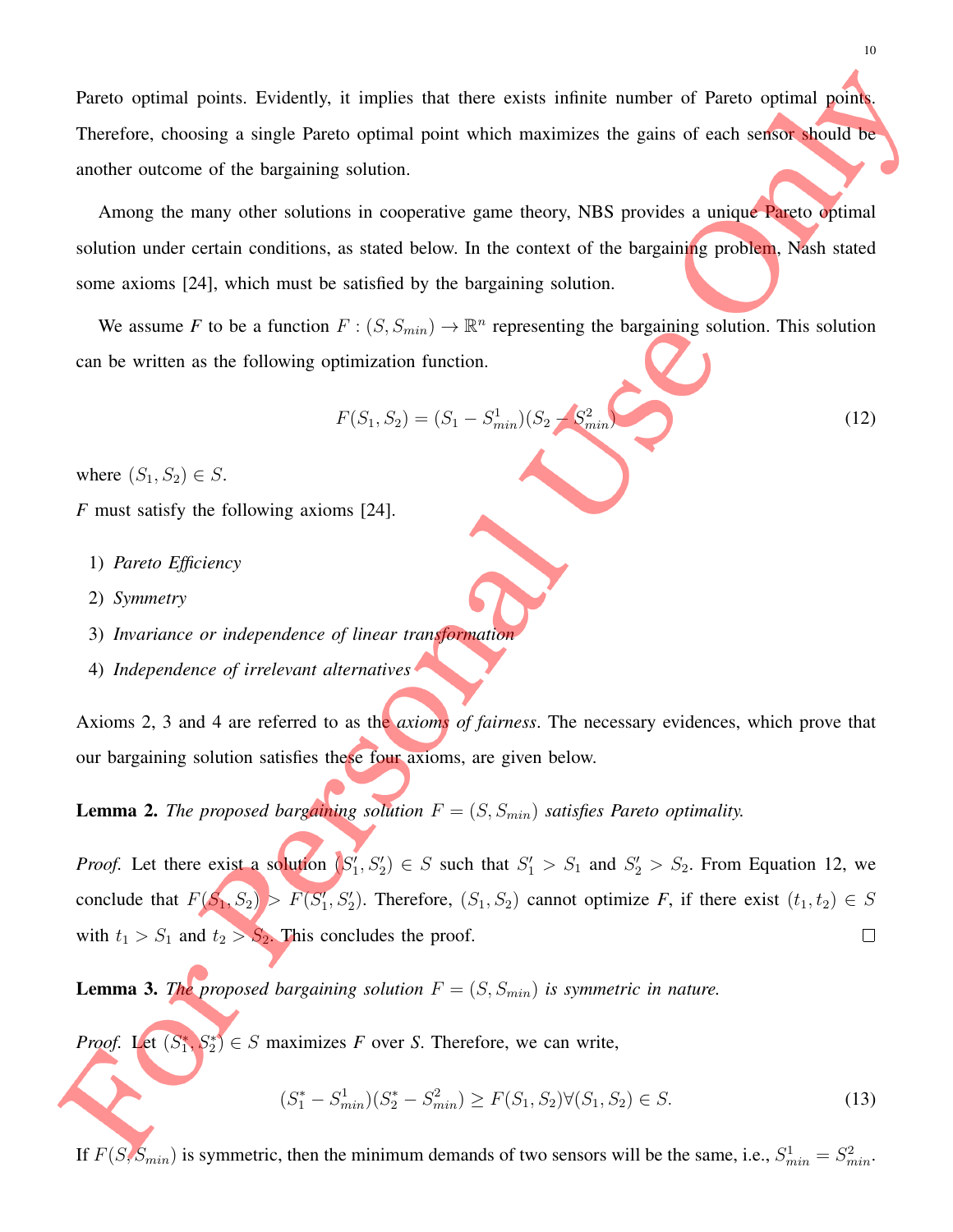Therefore, interchanging these two values in Equation 13 we get,

$$
(S_1^* - S_{min}^2)(S_2^* - S_{min}^1) \ge F(S_1, S_2) \forall (S_1, S_2) \in S.
$$
\n(14)

Equation 14 implies that  $(S*_2, S*_1)$  also maximizes *F* over *S*. Therefore,  $(S_1^*, S_2^*) = (S_2^*, S_1^*)$ , or,  $S_1^* = S$ ∗ . 2 This concludes the proof.  $\Box$ 

### **Lemma 4.** *The proposed bargaining solution*  $F = (S, S_{min})$  *is independent of linear transformation.*

*Proof.* Let  $(S', S'_{min})$  be a linear transformation of the bargaining problem  $(S, S_{min})$ , where  $S'_{i} = \alpha_{i} S_{i} + \beta_{i}$ , and  $S_{min}^{i} = \alpha_i S_{min}^i + \beta_i$ , and  $\alpha_i > 0$ . Therefore,

$$
F(S'_1, S'_2) = (S'_1 - S'^1_{min})(S'_2 - S'^2_{min})
$$
  
=  $(\alpha_1 S_1 + \beta_1 - \alpha_1 S^1_{min} - \beta_1)(\alpha_2 S_2 + \beta_2 - \alpha_2 S^2_{min} - \beta_2)$   
=  $\alpha_1 \alpha_2 (S_1 - S^1_{min})(S_2 - S^2_{min})$   
=  $\alpha_1 \alpha_2 F(S_1, S_2)$  (15)

Therefore, the proposed bargaining solution is independent of linear transformation.

**Lemma 5.** *The proposed bargaining solution*  $F = (S, S_{min})$  *is independent of irrelevant alternatives.* 

*Proof.* Let there be two bargaining problems  $(S, S_{min})$ , and  $(S', S_{min})$ , such that  $S' \subseteq S$ . If  $F(S, S_{min}) \in$ S', then  $F(S', S_{min}) = F(S, S_{min})$ . In other words, if bargaining in the utility region S results in a solution  $F(S, S_{min})$  that lies in a subset S' of S, then a hypothetical bargaining in the smaller region S' results in  $\Box$ the same outcome. This concludes the proof.

Theorem 2. *There exists a unique solution satisfying the four axioms, and this solution is the pair of utilities*  $(s_1^*, s_2^*)$  *that solves the following optimization problem [24].* 

$$
\underset{(S_1, S_2)}{\arg \max} (S_1 - S_{min}^1)(S_2 - S_{min}^2) \tag{16}
$$

such that,  $(s_1, s_2) \in S$  and  $(s_1, s_2) \ge (S_{min}^1, S_{min}^2)$  where,  $(s_1 - S_{min}^1)(s_2 - S_{min}^2)$  is termed as Nash *product.*

*Proof.* Based on the proofs of Lemmas 2 to 5 we conclude that the proposed bargaining solution satisfies  $\Box$ the four axioms stated by Nash.

 $\Box$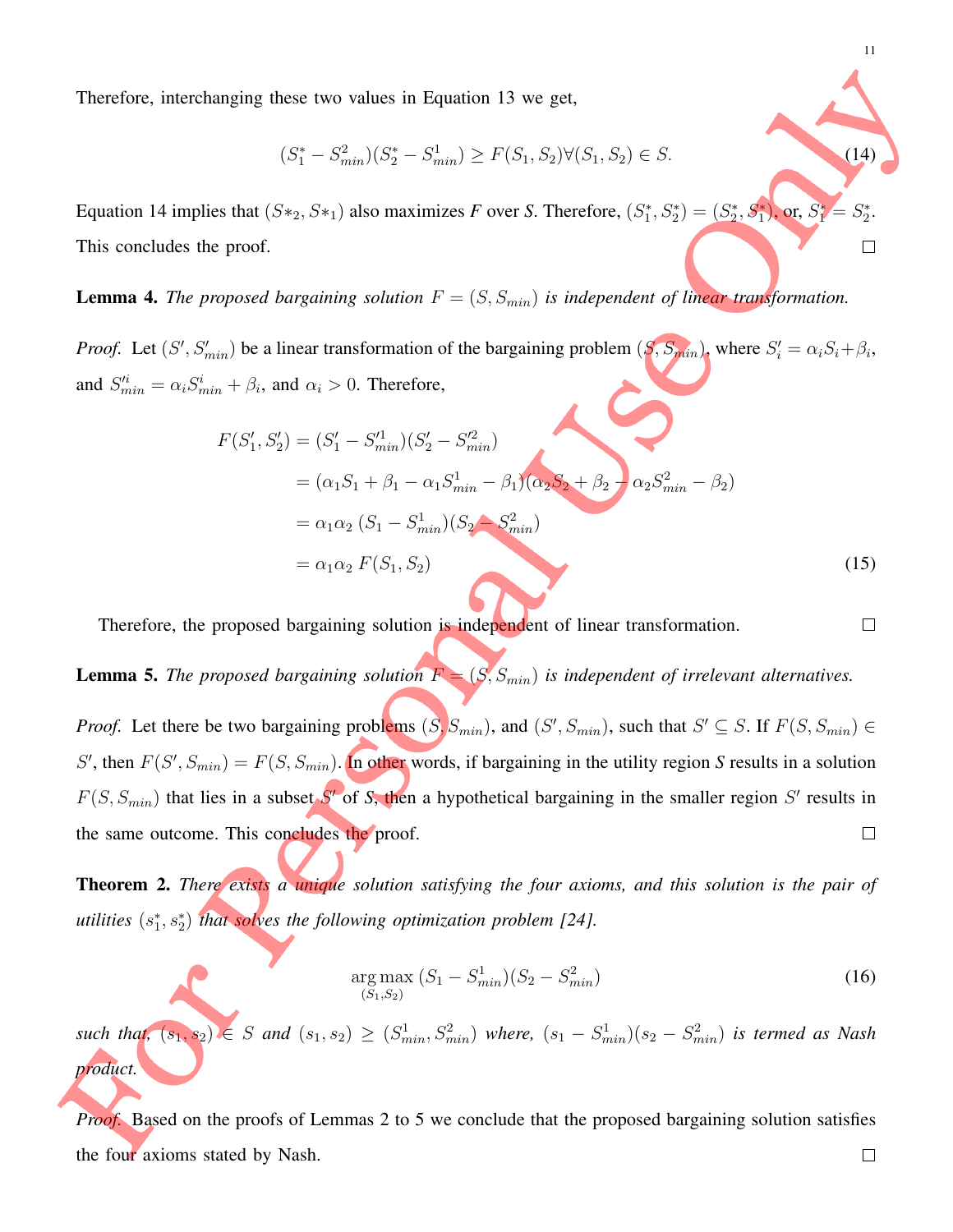If only two sensors participate in bargaining, then Theorem 2 is applicable, directly. But the number of sensors that participate in the game depends on the implementation scenario. Therefore, as we cannot predict it, we extend the convex set S to *m*-dimensions (as we deal with  $m$  number of sensors in consideration). Hence, the generalized optimization problem is as follows.

$$
\arg \max_{(S_1, ..., S_m)} \prod_{i=1}^m (S_i - S_{min}^i)
$$
\n(17)

such that  $(S_1, ..., S_m) \in S$  and  $S_i \geq S_{min}^i$ , where  $S_{min} = (S_{min}^1, ..., S_{min}^m)$  is the set of disagreement points. Evidently, the solution of the Generalized Nash Product (GNP) given in Equation (17) satisfies the axioms provided by Nash in the *m*-dimensional space.

#### V. DATA-RATE TUNING

According to Theorem 2, there exists a unique solution  $F(S, S_{min})$  that satisfies all the Nash axioms. Equation (18) also satisfies these axioms.

$$
F(S, S_{min}) \in \underset{(U_1, \dots, U_m)}{\text{arg max}} \prod_{i=1}^m U_i(S_i)_{t+1} - S_{min, t+1}^i. \tag{18}
$$

subject to  $S_{i,t+1} \geq S_{min,t+1}^i \forall i$ , and  $\sum_{i=1}^m$  $i=1$  $S_{i,t+1} = C_{t+1}$ , where  $C_{t+1}$  denotes the available channel capacity at present time instance  $t + 1$ .

We solve the optimization problem described in Equation (18) using the Lagrange Multiplier approach. The Lagrange Function in this problem is as follows.

$$
L(S_1, S_2, \dots, S_m) = \prod_{i=1}^m \left[ U_i(S_i)_{t+1} - S_{min,t+1}^i \right] - \lambda \left[ \sum_{i=1}^m S_{i,t+1} - C_{t+1} \right]
$$
(19)

where,  $\lambda$  is the Lagrange Multiplier.

The generalized partial derivative corresponding to the Lagrange Function with respect to  $S_i$  is given below.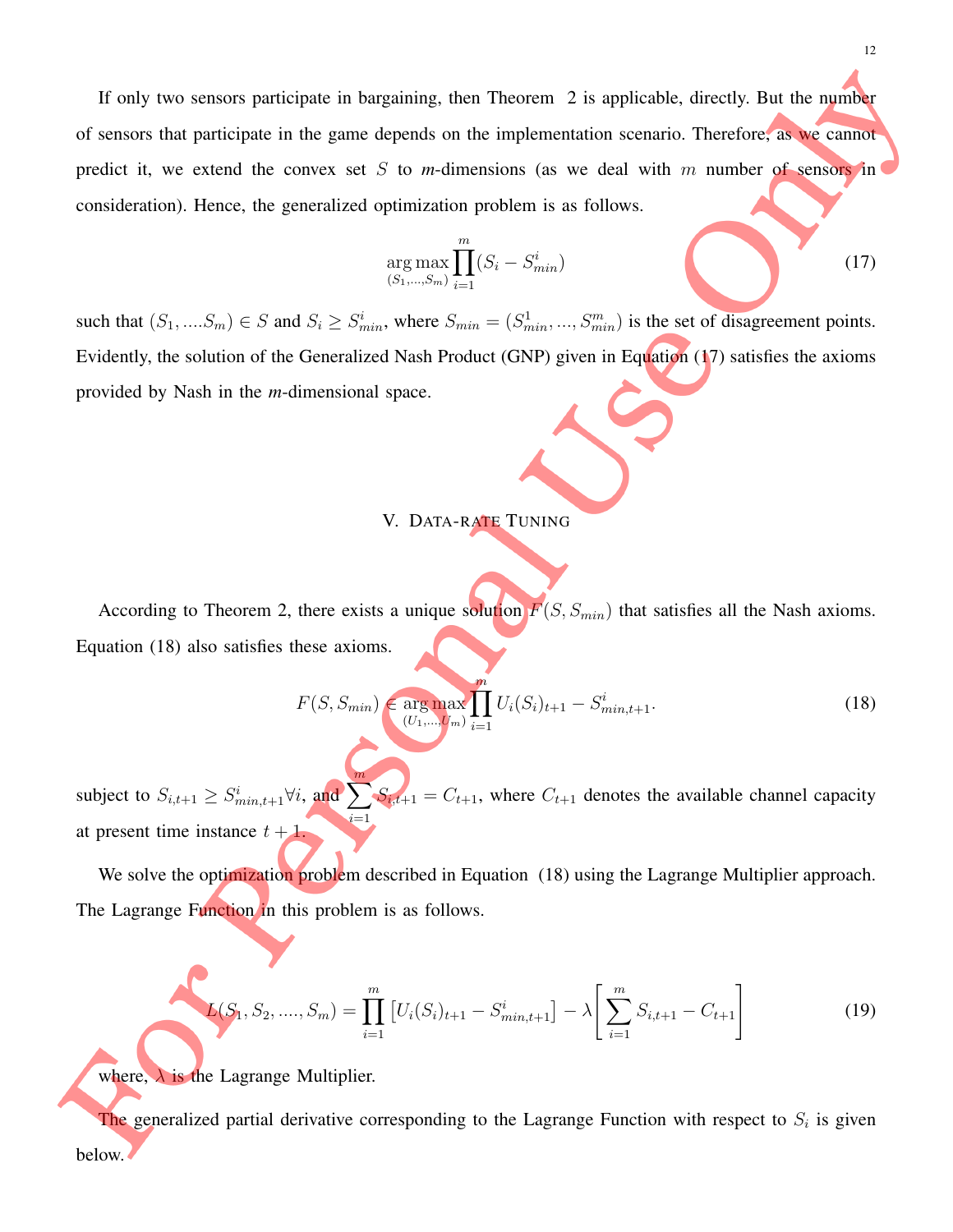$$
L(S_{i,t+1}) = \frac{\partial L(S_{1,t+1}, S_{2,t+1}, \dots, S_{m,t+1})}{\partial S_{i,t}} \\
= \frac{CI_{i,t}}{\frac{\tau_{i,t}}{E_i} + P_{i,t}} \cdot \prod_{j \neq i}^m \left[ \frac{CI_{j,t}}{\frac{\tau_{j,t}}{E_j} + P_{j,t}} \cdot \left( S_{j,t+1} - S_{min,t+1}^j \right) S_{min,t+1}^j \right] - \lambda \\
= 0
$$
\n(20)

Similarly, the partial derivative with respect to  $\lambda$  is given below.

$$
L(\lambda) = \frac{\partial L(S_{1,t+1}, S_{2,t+1}, \dots, S_{m,t+1})}{\partial \lambda}
$$
  
=  $C_{t+1} - \sum_{i=1}^{m} S_{i,t+1} = 0.$  (21)

13

After solving the corresponding partial derivatives  $L(S_{1,t+1}), L(S_{2,t+1}), ..., L(S_{m,t+1})$  obtained from Equation (20) and (21), we get the generalized solution as follows.

$$
S_{i,t+1} = \frac{1}{m} \left[ C_{t+1} + (m - 1) \frac{\left( \frac{\tau_{i,t}}{E_i} + P_{i,t} \right)}{C I_{i,t}} \right] S_{min,t+1}^i
$$

$$
- \sum_{j \neq i}^m \left( 1 + \frac{\frac{\tau_{j,t}}{E_j} + P_{j,t}}{C I_{j,t}} \right) S_{min,t+1}^j
$$
(22)

This is the solution of the optimization problem stated in Equation (18). The personal processing unit tunes the data-rate of the  $i^{th}$  sensor for time instance  $(t + 1)$  according to the solution.

Running the necessary computations and tuning data-rates accordingly are the primary responsibilities of the PPU associated with the body sensors. The PPU gathers necessary information of each sensors such as – Criticality Index, Collision Probability, and Power Consumption Ratio and computes the utility function as described in the previous Section. Based on the utility values and the minimum demands of each sensors, the PPU tunes the data-rate of individual sensors in a way, such that the sensors' demand get satisfied and also the network yields an optimal performance.

#### VI. ANALYTICAL RESULTS

For evaluating the performance of the proposed solution, we consider a channel having a limited data-rate capacity of 250 kbps, which is the maximum data transmission rate for ZigBee protocol (IEEE 802.15.4). Throughout the simulation we used the simulation topology illustrated in Figure 1. It is a star topology in which the body sensor nodes  $(S_1, S_2, ..., S_n)$  act as the end-devices and the PPU acts as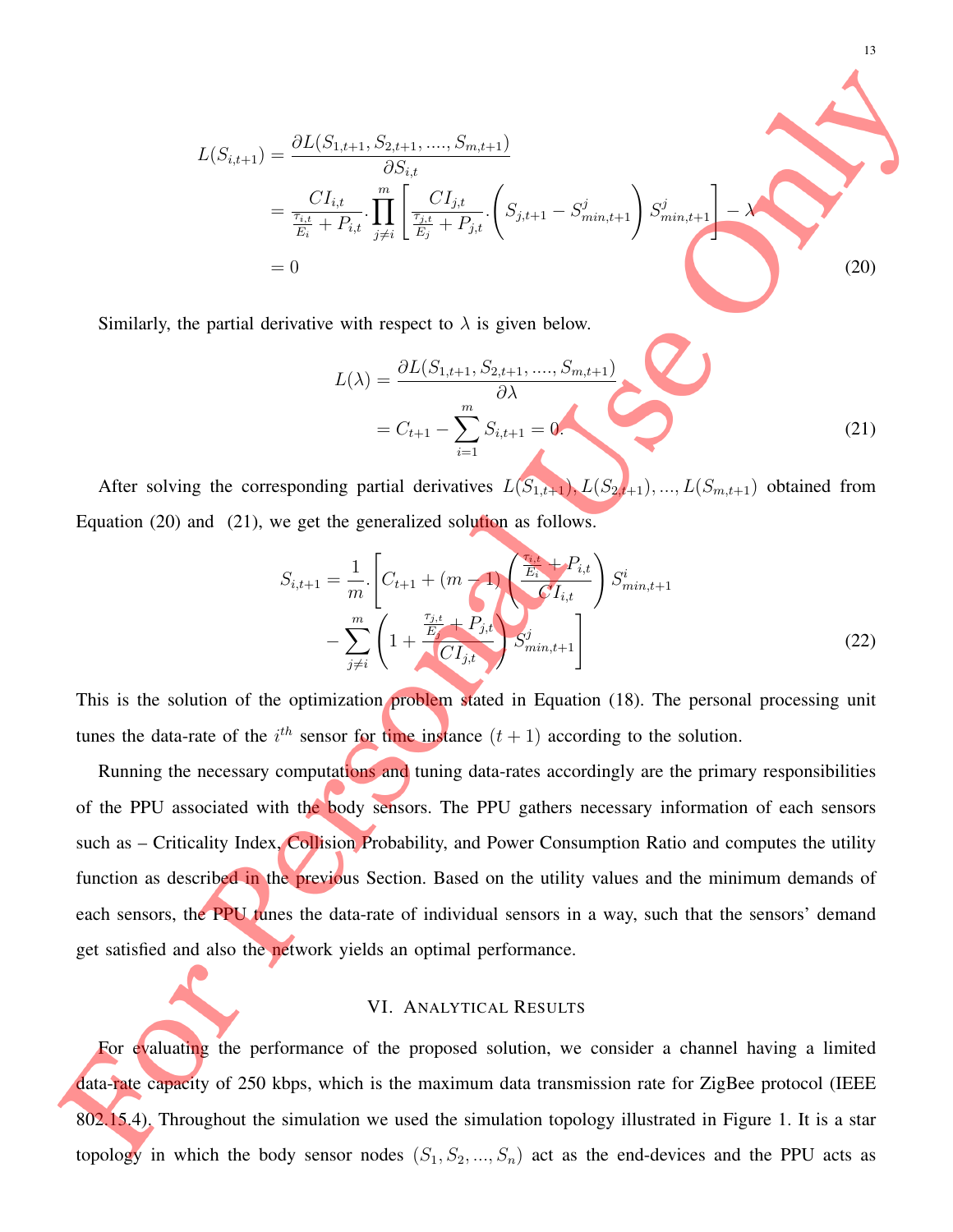the central coordinator. Duplex communication is possible between a sensor device and the PPU, which analyzes the proposed utility function parameters and tune the data-rate for that sensor accordingly.

First, we briefly discuss the nature of the proposed data-rate tuning model with respect to the parameters of utility function used in this model, such as Criticality Index, Collision Probability, and Power Consumption Ratio. Then we compare the proposed priority-based model with Proportional Tuning method and show that the proposed model yields better result for the sensors that have critical physiological data to transmit. We also provide two experimental results for ten body sensors having two different sets of minimum demands. We plot data-rate allocations and the values of the utility function's parameters to show the overall relationship among them. Lastly, we discuss the *importance* of considering utility function and a co-operative game theoretic approach in order to achieve a priority-based data-rate tuning method in WBANs.

#### *A. Effect of Utility Function Parameters*

Criticality Index (CI) is a measure of exigency of the sensed physiological data for individual sensors, as defined in Definition 1 in Section III. The proposed model designs the general utility function for all the sensor nodes in such a way that it reflects the consequences of health-criticality on data-rate tuning. We consider constant minimum demands of 5 Kbps, 10 Kbps and 15 Kbps for all sensors and depict the tuned data-rates through Figure  $2$  and  $3$ , thus, validate the proposed utility function. When the CI of a particular sensor increases, it also affects the utility value of that sensor, as illustrated in Figure 3(a), and subsequently, the data-rate also increases. For a particular CI value we consider several value-set of data-rates that change based on the other two dynamic parameters – Collision Probability and Power Consumption Ratio. Figure 2(a) illustrates the average value along with the range (minimum and maximum) of tuned data-rate. We consider 95% confidence interval in order to find the range of tuned data-rate. Therefore, it is evident from Figure 2(a), that whenever the PPU detects abnormality in sensed physiological data, it increases the data-rate of that particular sensor. Thus, critical sensors are able to work efficiently at a certain time when they have severe physiological data to transmit to the PPU.

Another parameter in our utility function is the Collision Probability of data transmitted at a certain time, as defined in Definition 2 in Section IV. When data transmission by a particular sensor suffers from collision due to some channel errors, then this parameter should be taken into account while designing the utility function. We contemplate this as a negative reputation for the sensor at that particular time-span. Figure 2(b) depicts the nature of relation between the tuned data-rate and the probability of collision.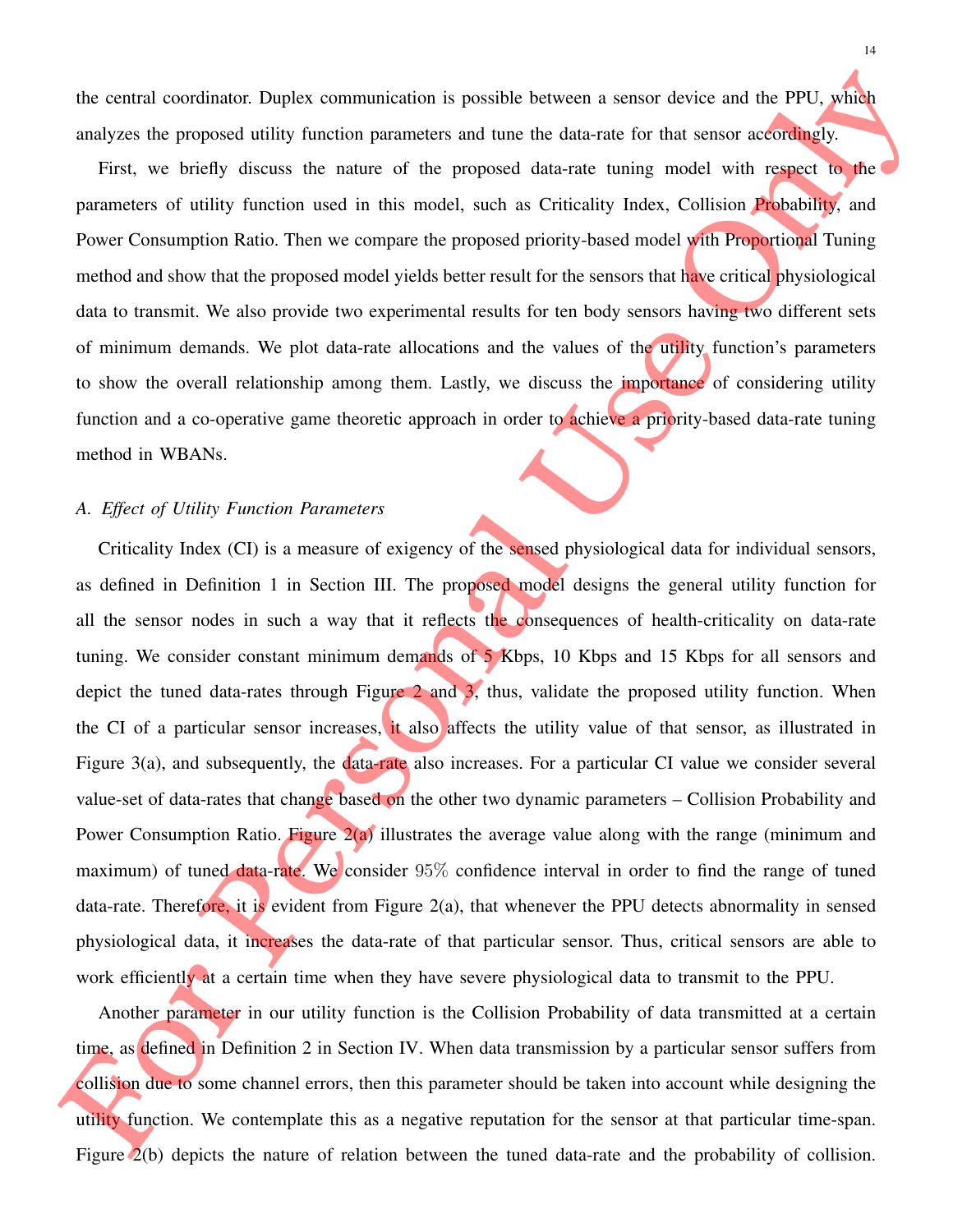

15

Fig. 3: Attributes' Contribution to Utility Value

High collision probability of a particular sensor at a certain time indicates something abnormal in the communication associated with that sensor. It also incurs high energy expenditure due to several retransmission efforts. Therefore, if that sensor do not posses critical physiological data at that time, the PPU tries to reduce the data-rate allocated to that sensor. Thus, as the collision probability increases, the tuned data-rate should decrease in general. However, exceptions are possible due to the effect of other two parameters – Criticality Index and Power Consumption Ratio. We consider constant minimum demands for all sensors in our experiments while the other two parameters are considered as variables. Accordingly we observe an overall decrease in utility contribution as depicted in Figure 3(b) while probability of collision increases. Therefore, data-rate also decreases with the increment of collision probability. We plot the average, minimum and maximum values of data-rates with 95% confidence interval in Figure 2(b) for minimum demands of 5 Kbps, 10 Kbps and 15 Kbps.

We also consider Power Consumption Ratio as a parameter of utility function that has a similar relation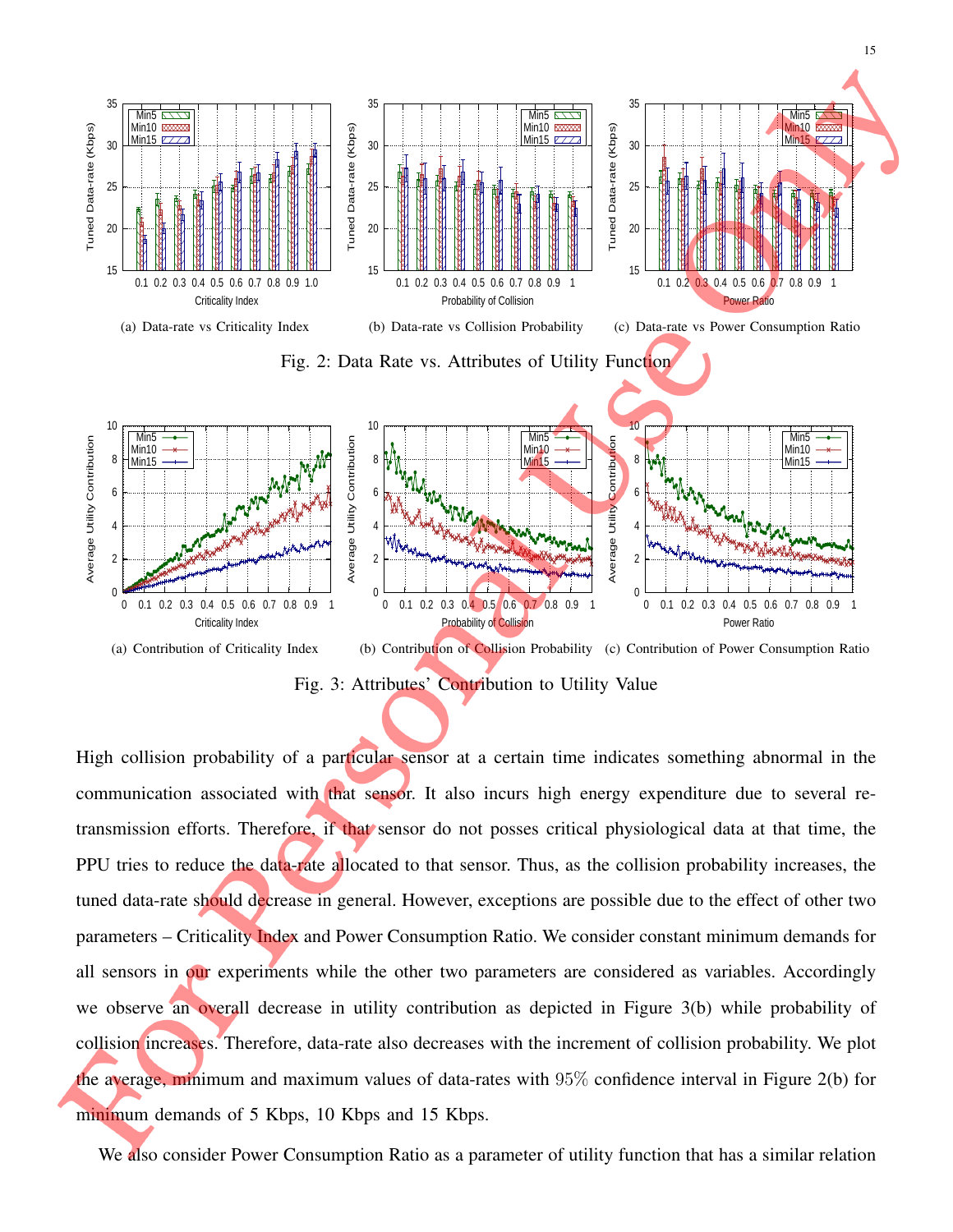

with the tuned data-rate. It is defined in Definition 3 in Section IV We consider that the transmission power of a sensor node is directly proportional to the data-rate associated with it at a particular time. Therefore, it is necessary to consider the power consumption ratio as a part of the utility value. The sensors loose power in a comparatively high rate should not be assigned with high data-rates. If the sensors do not posses critical physiological data at a certain time, the PPU reduces its data-rate and assign some other needy sensors with higher data-rate to balance the overall network performance. Thus, the tuned data-rate is inversely proportional to the power consumption ratio in the proposed model, which is illustrated in Figure 2(c) with 95% confidence interval. Figure 3(c) illustrates the amount of contribution to the overall utility value by this parameter.

## *B. Comparison of Priority-based Tuning with Proportional Tuning*

The comparison between proportional tuning and priority-based tuning with respect to a constant minimum demand is illustrated in Figure 4. If the minimum demands of all the sensor nodes are same then proportional tuning method results into a constant allocation of data-rate irrespective of the health condition of a physiological parameter, the packet collision tendencies and the energy expenditure of a particular sensor. However, Figures 4(a) to 4(c) depict that priority-based tuning provides an effective allocation result by considering utility function and its parameters. When sensed data are critical then the allocation of data-rate for that sensor is high, as depicted in Figure  $4(a)$ . This approach, which was not addressed in proportional tuning, is very useful in case of emergency healthcare scenarios.

Similarly, we also compare the proposed method with respect to the collision probability and the power ratio of a sensor and get effective results, illustrated by Figure 4(b) and 4(c), respectively. When collision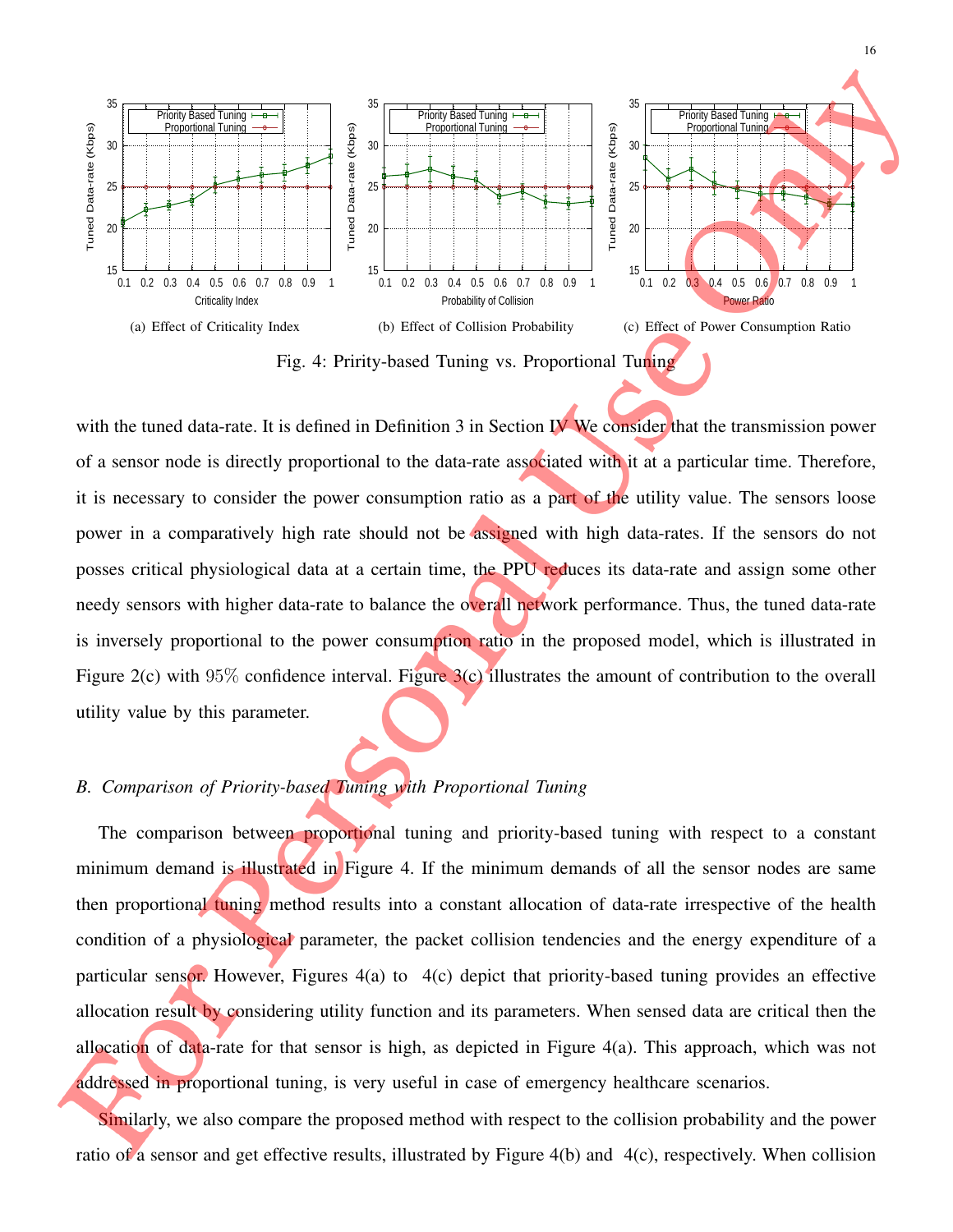

Tuned Data-rate (Kbps)

Tuned Data-rate (Kbps)

S1 S2 S3 S4 S5 S6 S7 S8 S9 S10

Sensor Nodes Minimum Demand RTTT Proportional Tuning Priority-based Tuning

Fig 5. Comparison for Set 1 Minimum demand Fig 6. Comparison for Set 2 Minimum demand

probability or power ratio of a particular sensor node increases, the data-rate allocation decreases. In all the sub-figures of Figure 4, we consider a single parameter as independent variable, while other parameters take different values within the possible range. We consider 60 such results and plot a single result with 95% confidence interval.

#### *C. Data-rate Allocation with two different sets of Minimum Demands*

In the proposed model, rather than tuning data-rate **proportionally**, we incorporates a bargaining game among the sensors. Figures 5(a) and 6(a) illustrate the tuning result for two different sets of minimum demands, and Figure 5(b) and 6(b) show the corresponding values of the parameters used in the utility function. From Figure  $5(a)$  it is evident that the data-rate values in case of proportional tuning are linearly dependent on the minimum demand values of each sensor, whereas in case of priority-based tuning, the data-rate also depends on the utility function parameter values depicted in Figure 5(b). According to Figure 5(b), sensors S1, S4, and S9 have significantly high critical physiological-data to transmit. The power consumption ratio and probability of collisions are moderate for these sensors. Therefore, as a combined effect of these three, the proposed priority-based model tunes the data-rate of these three sensors. We achieve  $13.67\%$  average increase in data-rates for S1, S4 and S9, as illustrated in Figure 5(a).

Figure 6(b) illustrates that the sensors S4, S5 and S9 are critical in terms of physiological data. In this case, the proposed model achieves 7.47% average increase in data-rates, which is marginally lesser than the previous experiment, due to the high power consumption ratio and collision probability associated with these three sensors.

Figures 5 and 6 depict the relations of utility function parameters with data-rate tuning mechanism. From these figures it is evident that proportional tuning is not sufficient until we do not consider a proper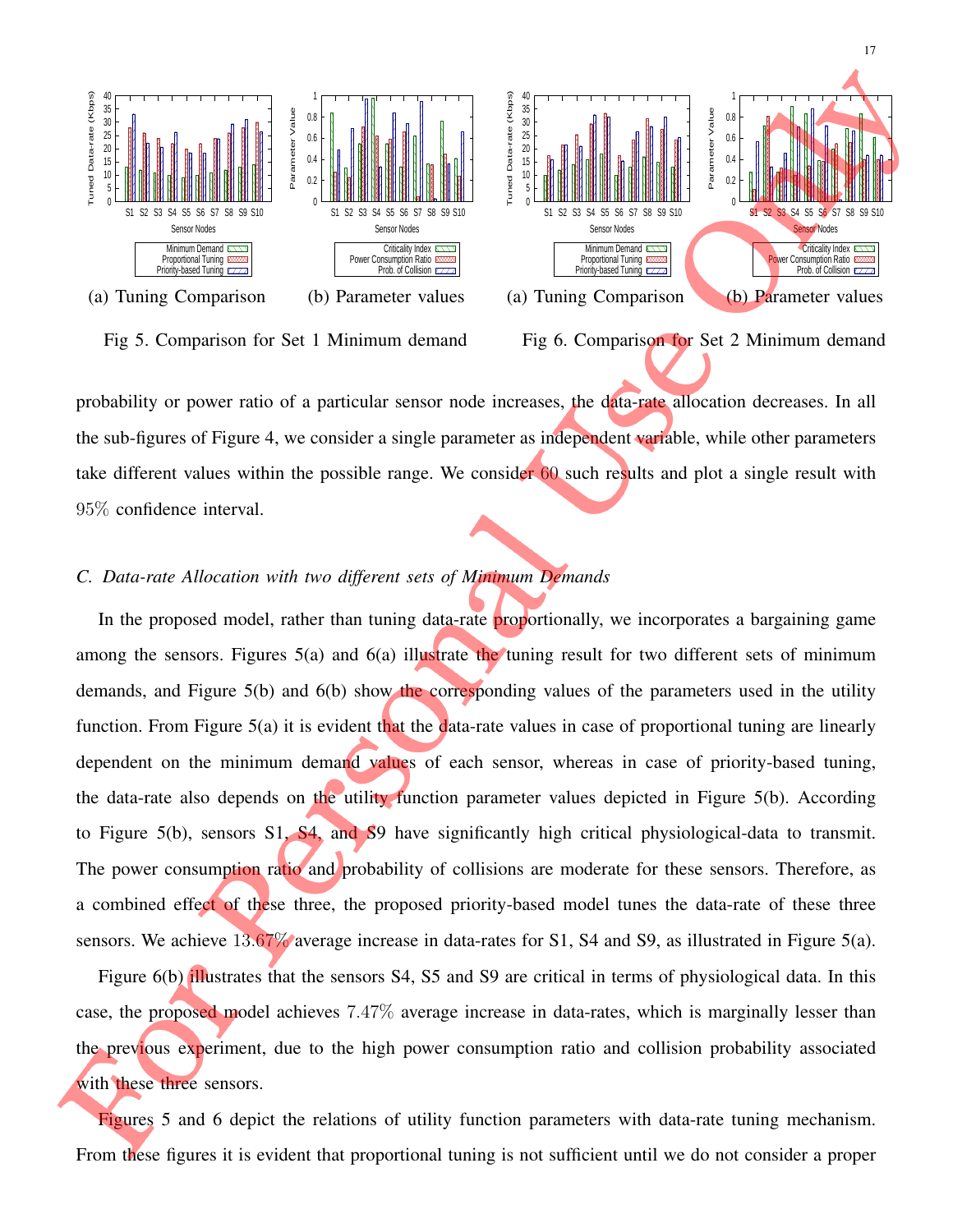

Fig 7. Data-rate vs Utility Value (Curve fitting)

utility function for body sensor devices. These plots also depict how much the parameters contribute to the utility function. We also plot the nature of change of the tuned data-rate with the increase of utility value, i.e the combined effect of Criticality Index, Collision Probability and Power Consumption Ratio, through curve-fitting process in Figure 7, through MATLAB curve fitting tool.

# VII. CONCLUSION

In this paper, we proposed a solution to the problem of priority-based data-rate tuning in a wireless body area network based on the Nash Bargaining Solution. The proposed approach tune the data-rates based on certain parameters such as – Criticality Index, Collision Probability, Power Consumption Ratio, along with the minimum demands of the sensors. With these parameters we decide the relative priorities of the sensors involved in the WBAN. Evidently, this approach leads to a better tuning that specially take care the criticality of measured physiological data while tuning data-rate at a particular time instance, through increasing the data-rate for critical sensor nodes by 10% on an average. In future, we plan to consider selfish behavior of body sensor nodes and wish to expand this novel work by introducing the concept of dynamic bargaining power as a positive or negative reward function for each sensors.

#### **REFERENCES**

- [1] M. Chen, S. Gonzalez, A. Vasilakos, H. Cao, and V. C. M. Leung, "Body Area networks: A Survey," *The Journal of Special Issues on Mobility of Systems, Users, Data and Computing*, vol. 16, pp. 171–193, 2010.
- [2] S. Ullah and A. Alamri, "A Secure RFID-based WBAN for Healthcare Applications," *J. of Medical Systems*, vol. 37:9961, September 2013.
- [3] A. Pohl, G. Ostermayer, R. Steindl, F. Seifert, and R. Weigel, "Fine tuning of data rate enhances performance of a chirp spread spectrum system," in *IEEE* 5<sup>th</sup> International Symposium on Spread Spectrum Techniques and Applications, Sun City, Sep 1998, pp. 78 – 81.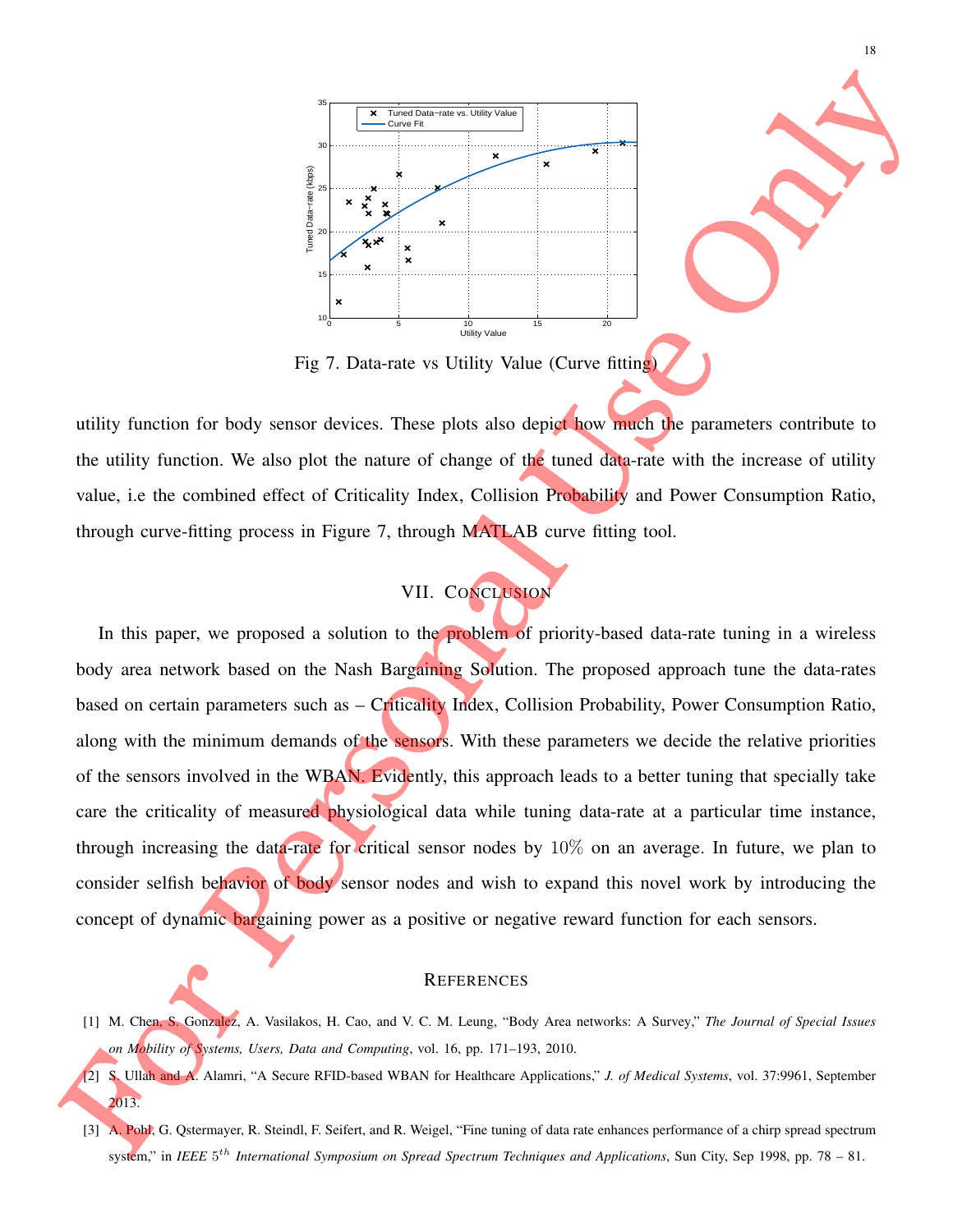- [4] T. Y. Lin and J. C. Hou, "Interplay of Spatial Reuse and SINR-determined Data Rates in CSMA/CA-based, Multi-hop, Multi-rate Wireless Networks," in *INFOCOM*, Anchorage, May 2007, pp. 803 – 811.
- [5] S. Misra and S. Sarkar, "Priority-Based Time-Slot Allocation in Wireless Body Area Networks During Medical Emergency Situations: An Evolutionary Game Theoretic Perspective," *IEEE Journal of Biomedical and Health Informatics*, vol. PP, no. 99, pp. 1–1, 2014.
- [6] M. J. Walsh and M. J. Hayes, "Throughput rate control for an 802.15.4 wireless body area network using static and low order anti-windup techniques," in *Mediterranean Conf. on Control & Automation*, 2007.
- [7] L. Zhou, Z. Yang, Y. Wen, H. Wang, and M. Guizani, "Resource Allocation with Incomplete Information for QoE-Driven Multimedia Communications," *IEEE Transactions on Wireless Communications*, vol. 12, pp. 3733–3745, August 2013.
- [8] G. Shrimali, A. Akella, and A. Mutapcic, "Cooperative interdomain traffic engineering using nash bargaining and decomposition," *IEEE/ACM Transactions on Networking*, vol. 18, pp. 341 – 352, 2009.
- [9] R. Mazumder, L. G. Mason, and C. Douligeris, "Fairness in Network Optimal Flow Control: Optimality of Product Forms," *IEEE Transactions on Communications*, vol. 39, pp. 775–782, 1991.
- [10] F. Kelly, "Charging and rate control for elastic traffic," *Eur. Trans. Telecommunication*, vol. 8, pp. 33–37, 1997.
- [11] F. Kelly, A. Maulloo, and D. Tan, "Rate control in communication networks: Shadow prices, proportional fairness and stability," *Journal of Operational Research Society*, vol. 49, pp. 237–252, 1998.
- [12] C. Douligeris and R. Mazumder, "A game theoretic perspective to flow control in telecommunication networks," *Journal of the Franklin Institute*, vol. 329, pp. 383–402, 1992.
- [13] Z. Chen, S. A. Vorobyov, C.-X. Wang, and J. Thompson, "Nash bargaining over mimo interference systems," in *IEEE International Conference on Communications*, 2009.
- [14] J. Xie and I. Howitt, "Multi-domain WLAN load balancing in WLAN/WPAN interference environments," *IEEE Transactions on Wireless Communications*, vol. 8, pp. 4884–4894, September 2009.
- [15] S. L. Hew and L. B. White, "Cooperative resource allocation games in shared networks: symmetric and asymmetric fair bargaining models," *IEEE Trans. on Wireless Comm.*, vol. 7, pp. 4166–4175, November 2008.
- [16] Q. Cao, Y. Jing, and H. V. Zhao, "Power Allocation in Multi-User Wireless Relay Networks through Bargaining," *IEEE Transactions on Wireless Communications*, vol. 12, pp. 2870–2882, June 2013.
- [17] A. Attar, M. R. Nakhai, and A. H. Aghvami, "Cognitive Radio game for secondary spectrum access problem," *IEEE Transactions on Wireless Communications*, vol. 8, pp. 2121–2131, April 2009.
- [18] Y. Xu, A. Anpalagan, Q. Wu, J. Wang, and L. S. Z. Gao, "Game-theoretic channel selection for interference mitigation in cognitive radio networks with block-fading channels," in *Wireless Comm. and Networking Conf. (WCNC), IEEE*, Shanghai, April 2013, pp. 303–308.
- [19] M. Hanson, H. P. Jr., A. Barth, K. Ringgenberg, B. Calhoun, J. Aylor, and J. Lach, "Body Area Sensor Networks: Challenges and Opportunities," *IEEE Computer*, vol. 42, pp. 58–65, 2009.
- [20] B. Latre, B. Braem, I. Moerman, C. Blondia, and P. Demeester, "A Survey on Wireless Body Area Networks," *Wireless Networks*, vol. 17, pp. 1–18, 2011.
- [21] H. Yaiche, R. R. Mazumdar, and C. Rosenberg, "A Game Theoretic Framework for Bandwidth Allocation and Pricing in Broadband Networks," *IEEE/ACM Transactions on Networking*, vol. 8, pp. 667–678, October 2000.
- [22] Z. Han, Z. J. Ji, and K. R. Liu, "Fair Multiuser Channel Allocation for OFDMA Networks Using Nash Bargaining Solutions and Coalitions," *IEEE Transactions on Communications*, vol. 53, pp. 1366–1376, 2005.
- [23] H. Park and M. van der Schaar, "Bargaining Strategies for Networked Multimedia Resource Management," *IEEE Transactions on Signal Processing*, vol. 55, pp. 3496–3511, 2007.